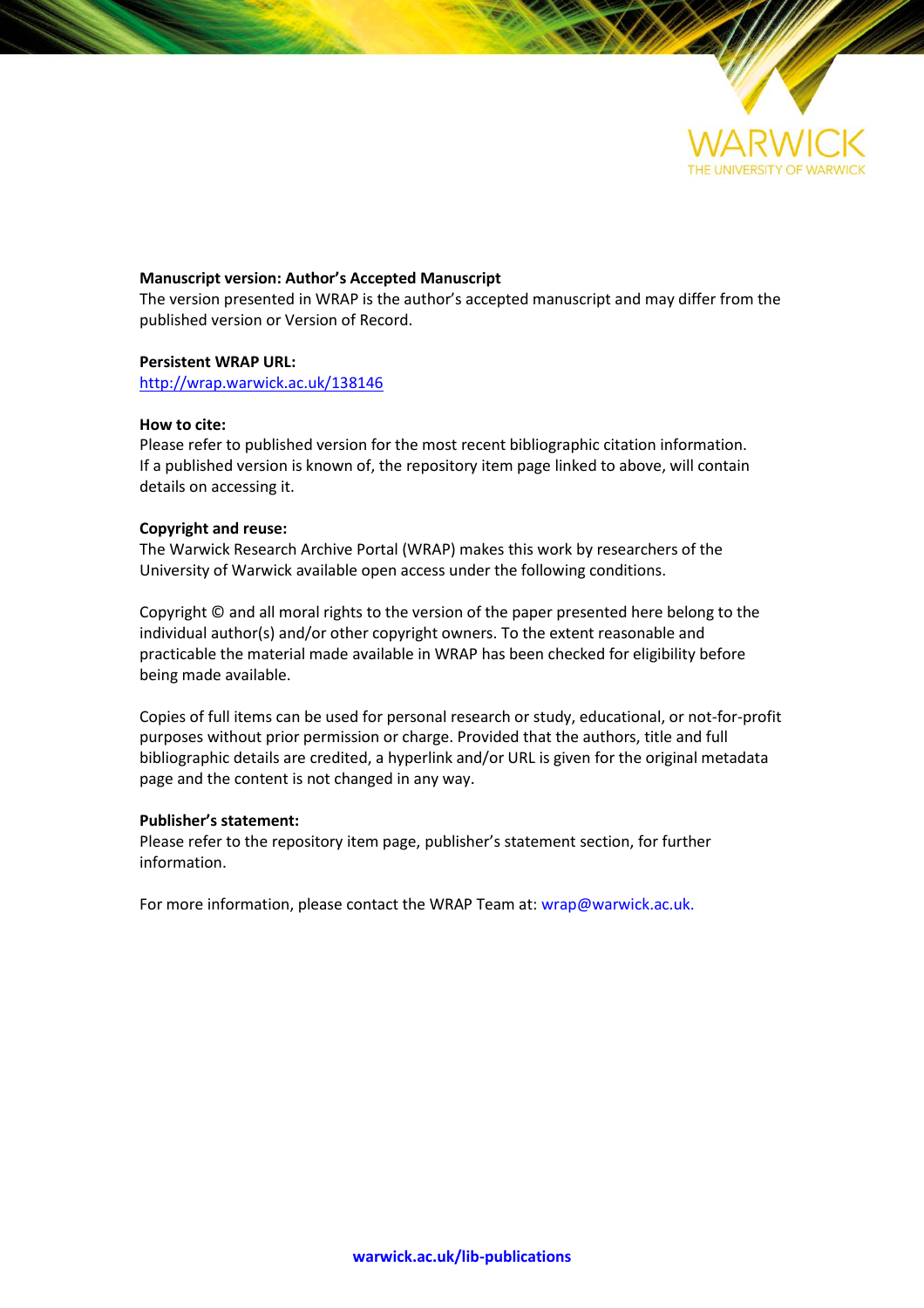Constructing Cost of Living Indexes: Ideas and Individuals, Argentina, 1918-1935

Cecilia T. Lanata Briones<sup>1</sup>

Today, price indexes, balance of payments, national income, and unemployment figures are elements in the matrix of economic and statistical knowledge used to describe a national economy. The idea of the economy as an autonomous system defined by these variables was developed between the 1870s and the 1950s (Tooze 2001: 4-11). Due to rising prices, in the late 1890s nation-states began to construct weighted price indexes. Increasing urbanization and industrialization changed the dynamics of the labor world. The changes needed to be accounted for and understood, presenting new informational challenges for national statistical systems (Prévost & Beaud 2012: 67). Hence, in their origins price indexes, particularly those that measured the cost of living, "helped to stabilize capitalist class relations by providing a scientific measure of 'fair' wage increases" (Hayes 2011: 99). For price indexes, balance of payments, national income, and unemployment figures, World War I was a crucial moment, particularly so for price indexes as concern for the social consequences of domestic price rises was compounded by the economic disorder triggered by international price volatility. The International Labour Organization (ILO) explains that before 1914, given slow price movements, wages were set through bargaining rather than automatically to reflect changing prices. During the war, the situation changed and cost of living indexes (COLIs) became tools to adjust long-term contracts, especially wages (ILO 1925: 7-8).<sup>2</sup> Since World War II, price

 $\overline{a}$ 

<sup>&</sup>lt;sup>1</sup> Teaching Fellow, Department of Economics, University of Warwick; Adjunct Researcher, Centro Interdisciplinario para el Estudio de Políticas Públicas (Buenos Aires), [clanata@gmail.com.](mailto:clanata@gmail.com) The author would like to thank Paulo Drinot, Joe Francis, Kevin D. Hoover, Alejandra Irigoin, Colin M. Lewis, Christine Mathias, Chris Minns, Ricardo Salvatore, and two anonymous referees for their valuable comments and suggestions.

<sup>&</sup>lt;sup>2</sup> When analysing the indicator that measured price movements in the first half of the twentieth century, it is historically appropriate to use the term COLI because the statistic was referred to with that name by those that developed and used it.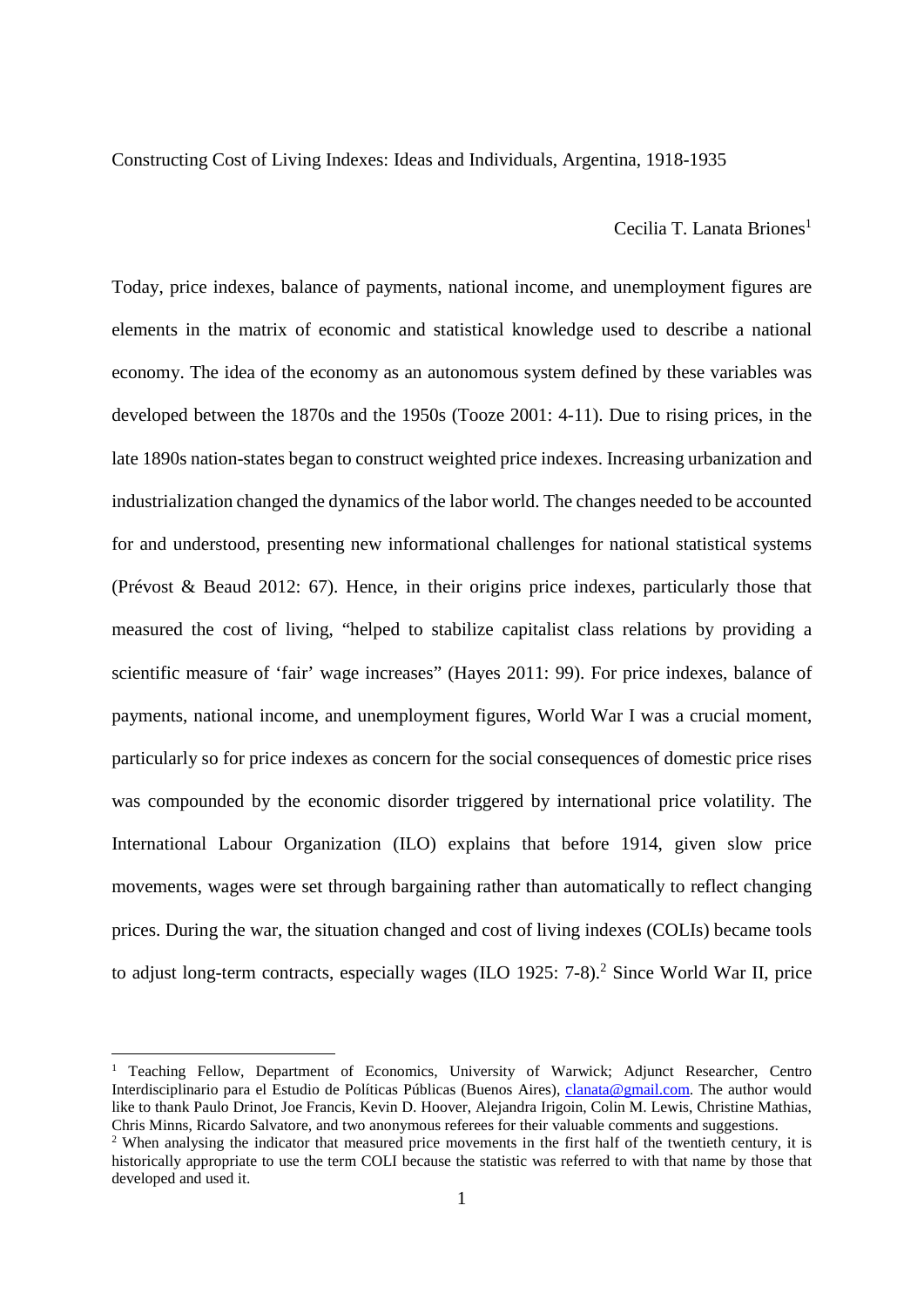indexes, particularly those that measured the cost of living and the fluctuations of consumer prices, have economic functions that are dissociated from their earlier social functions, influencing their construction as well as the relationship between social classes and the state (Hayes 2011: 97).<sup>3</sup>

By the 1920s, France (Jany-Catrice 2018; Touchelay 2014 and 2015), Germany (Tooze 2001), the United Kingdom (O'Neill, Ralph & Smith 2017; Searle 2015), and the United States (Stapleford 2009), among other countries, had begun to publish COLIs. COLIs were estimated in Argentina, Chile, and Peru as well.<sup>4</sup> Argentina stands out because, unlike its Latin American counterparts, the weights of the Argentine COLI were based on a household budget survey, rather than being a simple average of prices. Hence, the first Argentine COLI was closer to the British, German, and U.S. indicators than to its regional peers. However, during the first half of the twentieth century the Argentine index had its own characteristics and peculiar trajectory. Measuring price changes is particularly relevant in Argentina because since independence the country has experienced recurring episodes of inflation (Amaral 1988; Irigoin 2000). The behavior of Argentines was affected, generating both interest in price indexes as well as in domestic inflation theories. Hence, the Argentine price index is a political statistic that addresses a longstanding macroeconomic problem (Daniel & Lanata Briones, 2019, 128).

Following the sociology of quantification (Alonso & Starr 1987; Anderson 1988; Curtis 2001; Desrosières 1993; Hacking 1990; Porter 1995; among others) and the sociology of economic knowledge (Fourcade 2009; Furner & Supple 1990; Hayes 2011; among others), this paper illustrates the construction and use of statistics through two estimates of the Argentine

<sup>3</sup> Not all early indexes had social adjustment functions. For example, Jevons' mid-nineteenth century index was used for the analysis of monetary data (Hoover & Dowell 2002: 155-159).

<sup>4</sup> See National Industrial Conference Board (1927: 41, 85-8, 309-11). The ILO only referenced the case of Chile and Peru (*ILR* 1927: 123). Most Latin American COLIs were published in the 1930s (IASI 1947: 93, 144, 243, 301).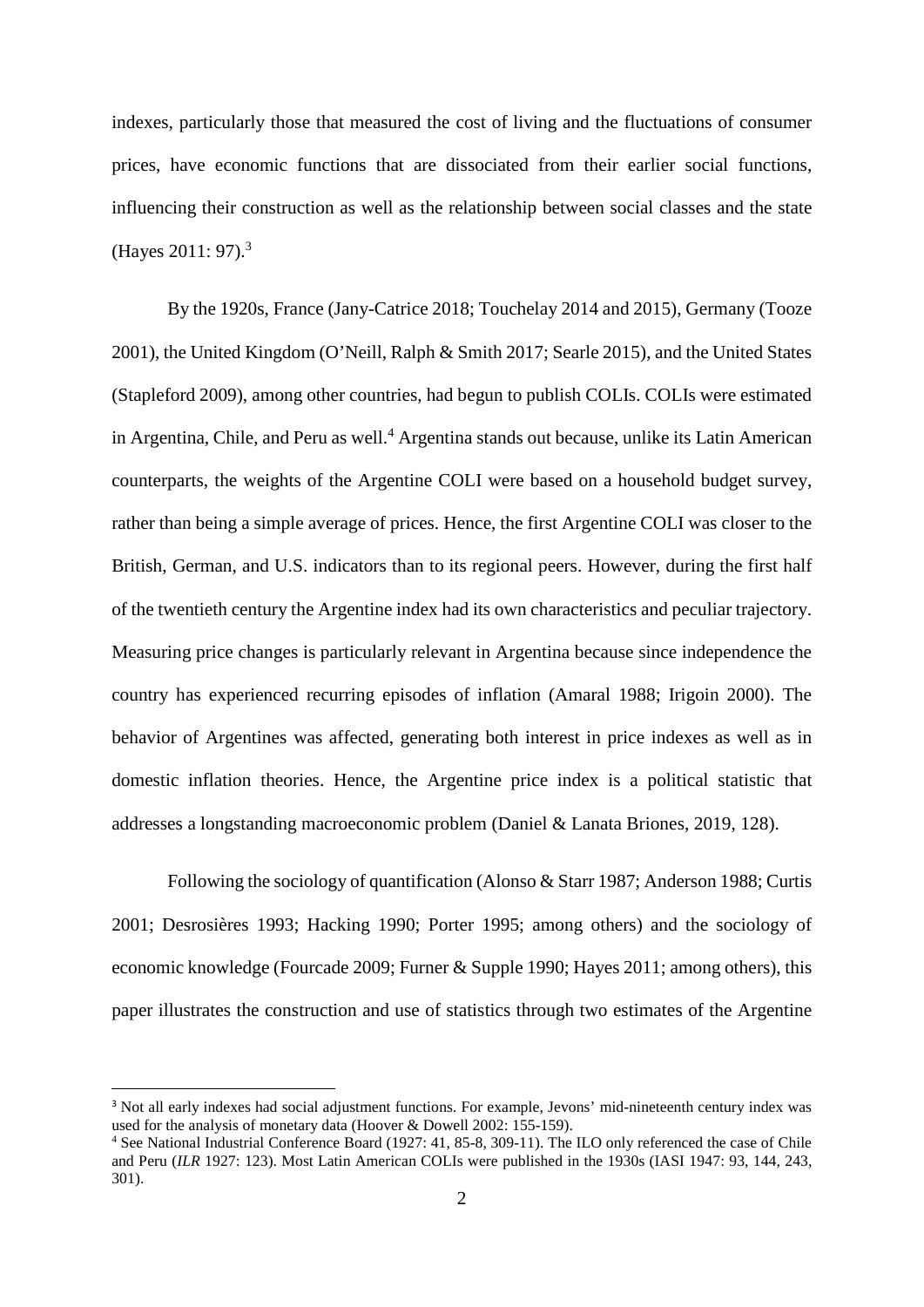COLI. On the one hand, the foundational indicator – named here the Bunge COLI – was released privately in 1918 and publicly in 1924. On the other hand, the index published officially in 1935 by the National Labor Department (*Departamento Nacional del Trabajo*, DNT), which is named here the DNT COLI. How and why were these two estimates produced and how did they differ? In what economic and social context and by whom were they elaborated? How does the history of the Argentine index enhance the history of COLIs? In answering these questions, this paper contributes to the analysis of the nationally-bounded determinants and the importance of individual trajectories in cost of living measurements and uses. Moreover, this article enhances the history of COLIs by examining the characteristics, ideas, purposes, and uses of two different estimates of the Argentine index within the corresponding historical context, focusing on the men behind both estimates, Alejandro Ernesto Bunge and José Francisco Figuerola. The paper shows that the Bunge COLI did not hold as stable social and political artifact (Desrosières 1993: 9) because it lacked legitimacy in the eyes of many sectors of society, most importantly the working class. This was a consequence of Bunge's personal connections, and of the close relationship between the COLI and Bunge and between the index and his embryonic macroeconomic vision, which, in fostering industrialization, differed from that of the economic and political ruling elite. Thus, once Bunge distanced himself from the national statistical system, the index ceased to be published between 1925 and 1931. Similar to its counterparts in France, Germany, the United Kingdom, and the United States, but in contrast to its predecessor, the DNT COLI's history highlights the importance of the working class as a social actor in fostering the adoption of the COLI as industrialization increased. The DNT COLI's legitimacy was enhanced by the connections between the Spaniard Figuerola and the  $ILO$ <sup>5</sup> By contrasting the trajectories of

<sup>&</sup>lt;sup>5</sup> Unlike Lanata Briones (2016 and forthcoming), this paper does not examine the accuracy of the measurements or the problems behind their construction.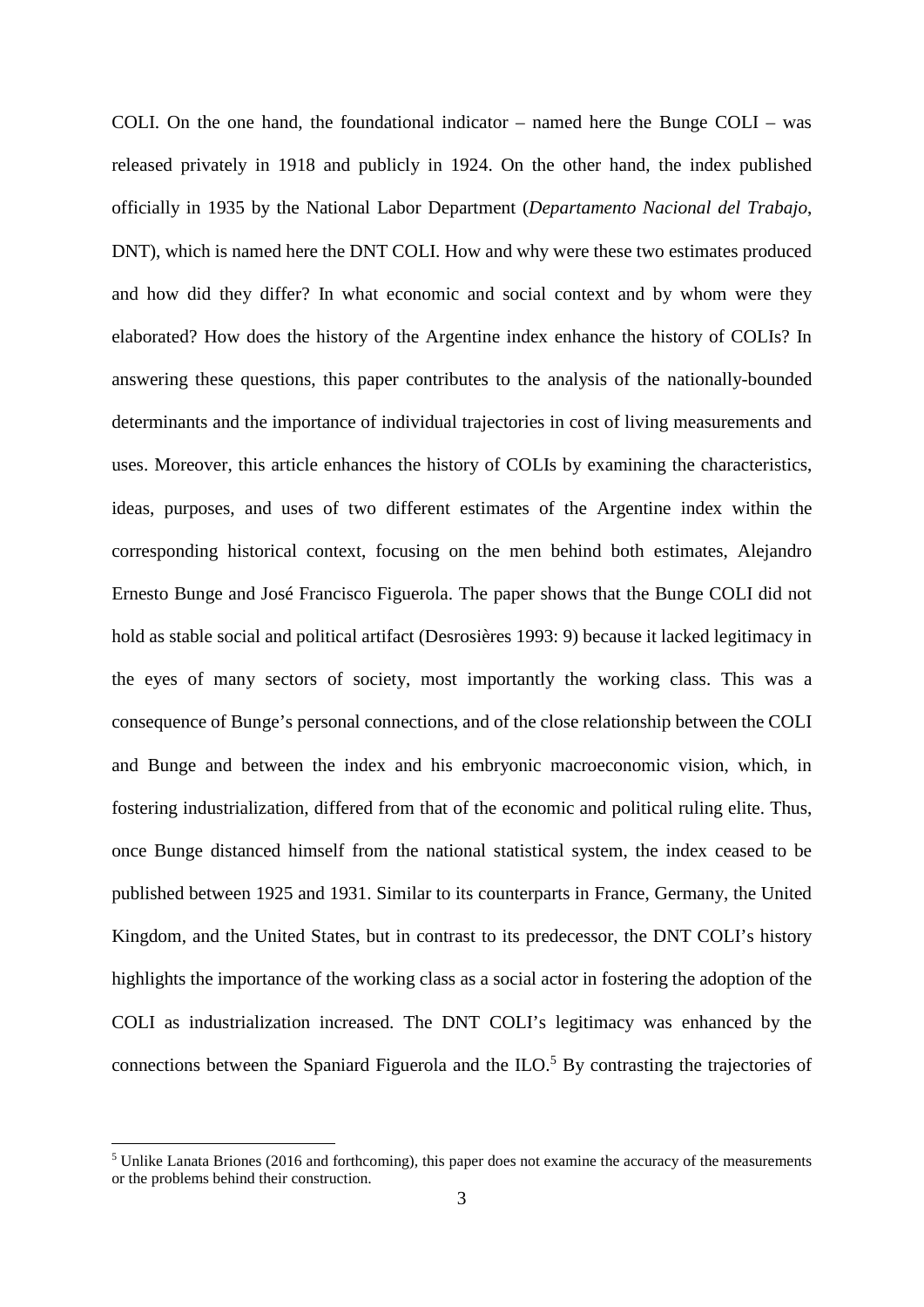the Bunge and DNT COLIs, I argue that the lesson from the history of the Argentine COLI is that, for COLIs to hold as stable social and political artifacts during the first half of the twentieth century a connection between the COLI and industrial relations had to exist. In particular, the COLI contributed towards the formation of the working class as a visible object for policy intervention.

## **Constructing statistics in Argentina during the first half of the twentieth century**

The existing research on Argentine public statistics mainly examines the period between the first (1869) and the fourth (1947) national population censuses. González Bollo (2014) conceives of the Argentine national statistical system of that period as the *fábrica de las cifras oficiales* (factory of official figures). He defines the *fábrica* as a decentralized network of statistical agencies that regularly produced numbers. These agencies had dissimilar administrative capacities and were located in different ministries. This decentralized character, the proliferation of agencies and their lack of coordination was a "normal feature" (Prévost & Beaud 2012: 71) of statistical systems at their beginnings. Throughout this period, the *fábrica*'s characteristics and outputs changed substantially, particularly due to the work of Alejandro Ernesto Bunge and José Francisco Figuerola.

Between 1869 and 1898, the *fábrica* had five agencies. The General Bureau of Statistics (*Dirección General de Estadísticas de la Nación*), the predecessor to today's National Institute of Statistics and Censuses (*Instituto Nacional de Estadística y Censos*), was founded in 1894. In this period, seven national censuses were taken, focusing, for example, on immigration, foreign trade, and agriculture. All of these topics related to the ruling elite's concerns for a country endowed with vast and fertile land and little human capital that was entering the world economy as an exporter of agricultural products.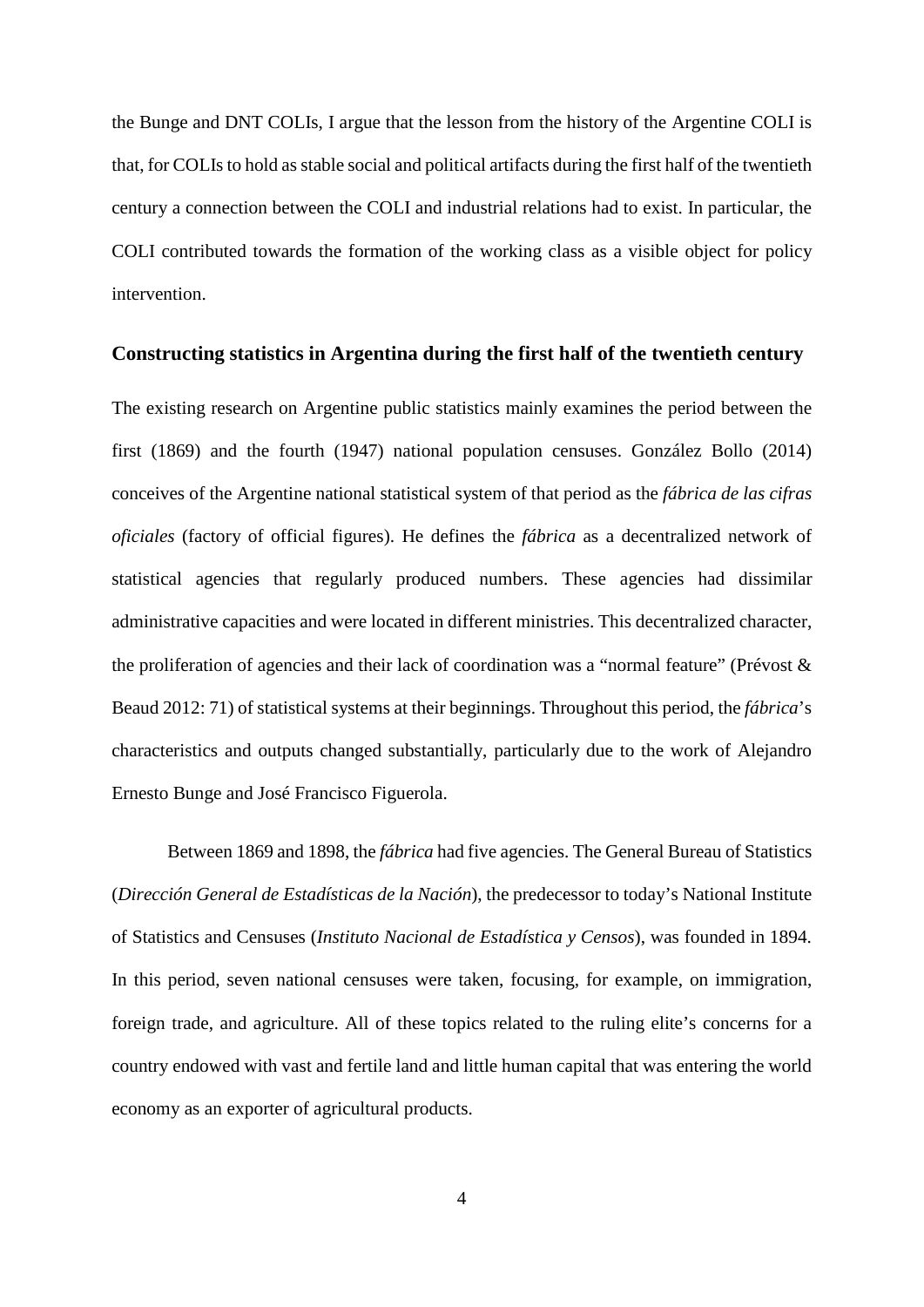As the economy diversified and society became more complex, the decentralization of statistics was reinforced.<sup>6</sup> Between 1900 and 1916-1917, the number of state institutions with statistical agencies and total employment within those agencies increased substantially. The statistical system improved its internal organization by introducing stable routines. With the birth of the social question and the subsequent rise in conflict, urbanization became another theme of frequent enquiry. In this period, the decentralized network became a three-story building with two agencies at the top, two in the middle and three at the bottom. The offices in the top two levels, unlike the rest, were able to maintain a stable routine (González Bollo 2014: 80-7). The General Bureau of Statistics – situated at the top level of the building – collected foreign trade, and public revenue and expenditure figures. The DNT was created in 1907. It was a proposal of lawyers, rather than a result of pressures from labor market participants. The underlying principle was that the state should intervene in social matters. The aim was to understand the situation of the working class in order to legislate. Its Statistics Division – in the middle story of the statistical building – was headed by Bunge between 1913 and 1915. The division collected information on the prices of working-class consumption goods and developed working-class family budget surveys.

For much of the interwar period, Argentina experienced an expansion of citizen participation in politics, rapid economic growth with an increase in the share of manufacturing in economic activity, and a subsequent rise in the number of industrial workers.<sup>7</sup> Between 1916-1917 and 1932, public statistics experienced a cognitive and methodological revolution. This revolution was linked, partly, to the closure of the *Caja de Conversión* (1914-1927) –

<sup>6</sup> Recent research has argued that meat produced for cold storage and wheat flour, among other products, "represented more than a fifth of the total export value from the beginning of the twentieth century" (Pinilla  $\&$ Rayes 2019: 453), enhancing the role of that individual items had in backward and forward linkages (Kuntz-Ficker & Rayes 2017: 43).

<sup>&</sup>lt;sup>7</sup> Between 1918 and 1928, the Argentine economy grew almost as intensely as during the period 1900-1914 (Gerchunoff & Aguirre 2006: 10).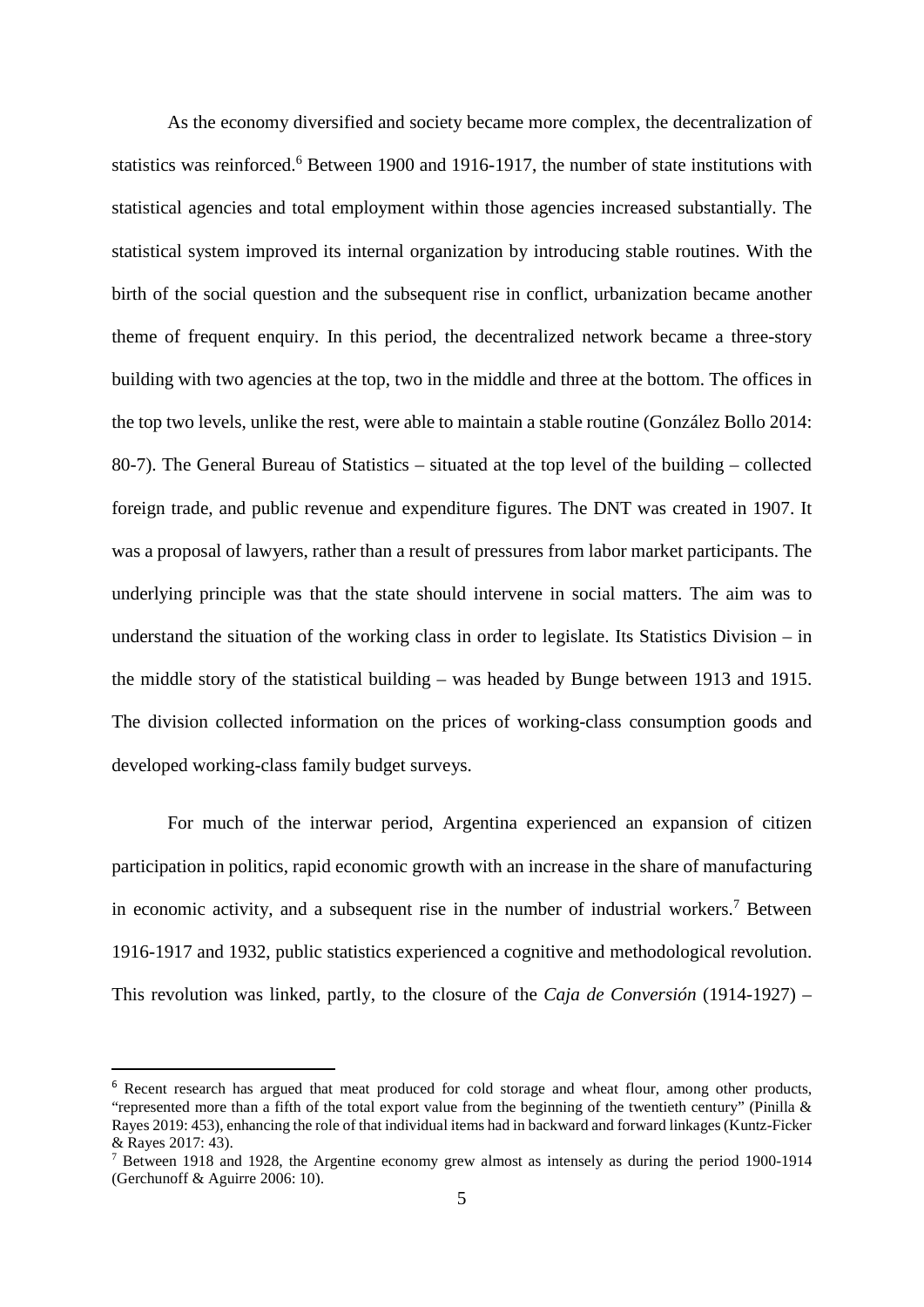Argentina's currency board during the Gold Standard era and a crucial piece of the exportoriented economy. The closure encouraged the construction of statistics to fill the vacuum that the new economic context generated. The cognitive and methodological changes also required that agencies renew their position in the national statistical system by hiring university students and graduates with statistical training. Index numbers were introduced in 1917, and IBM's Hollerith punch-card machines in 1925. As tasks were mechanized, routines became increasingly impersonalized and focused throughout the agencies (González Bollo 2014: 123- 125).

Between 1916-1917 and 1932, the General Bureau of Statistics – headed by Bunge between 1916 and 1921 and from 1923 to 1925 – developed price indexes and collected data on external trade, public revenue and expenditure, and banking activities. Bunge first developed index numbers to establish the prices and quantities of foreign trade (DGEN 1917). He also constructed a national income estimate, and cost of living and wholesale price indexes. With these statistics, Bunge developed an embryonic macroeconomic vision that favored expansive, countercyclical economic policies and highlighted the potential of the domestic market (González Bollo 2014: 120). Bunge's vision differed from that of the prevailing liberal, free trade view that aimed at maintaining the agricultural product export-led status quo.

Throughout the 1930s, the industrial sector had a leading role in the Argentine economy, encouraged by exchange controls rather than by active economic policy.<sup>8</sup> The number of agencies that regulated productive activities multiplied. Declining population growth and urbanization, due to the demand created by industrialization, generated significant social changes, which fostered public policy. Throughout the period 1932-1943, public statistics expanded. From the start of his presidency in 1932, Agustín P. Justo (1932-1938)

 $\overline{\phantom{a}}$ 

<sup>&</sup>lt;sup>8</sup> Between 1930 and 1939, annual industrial growth rate reached 7.1% (Barbero & Rocchi 2003: 272).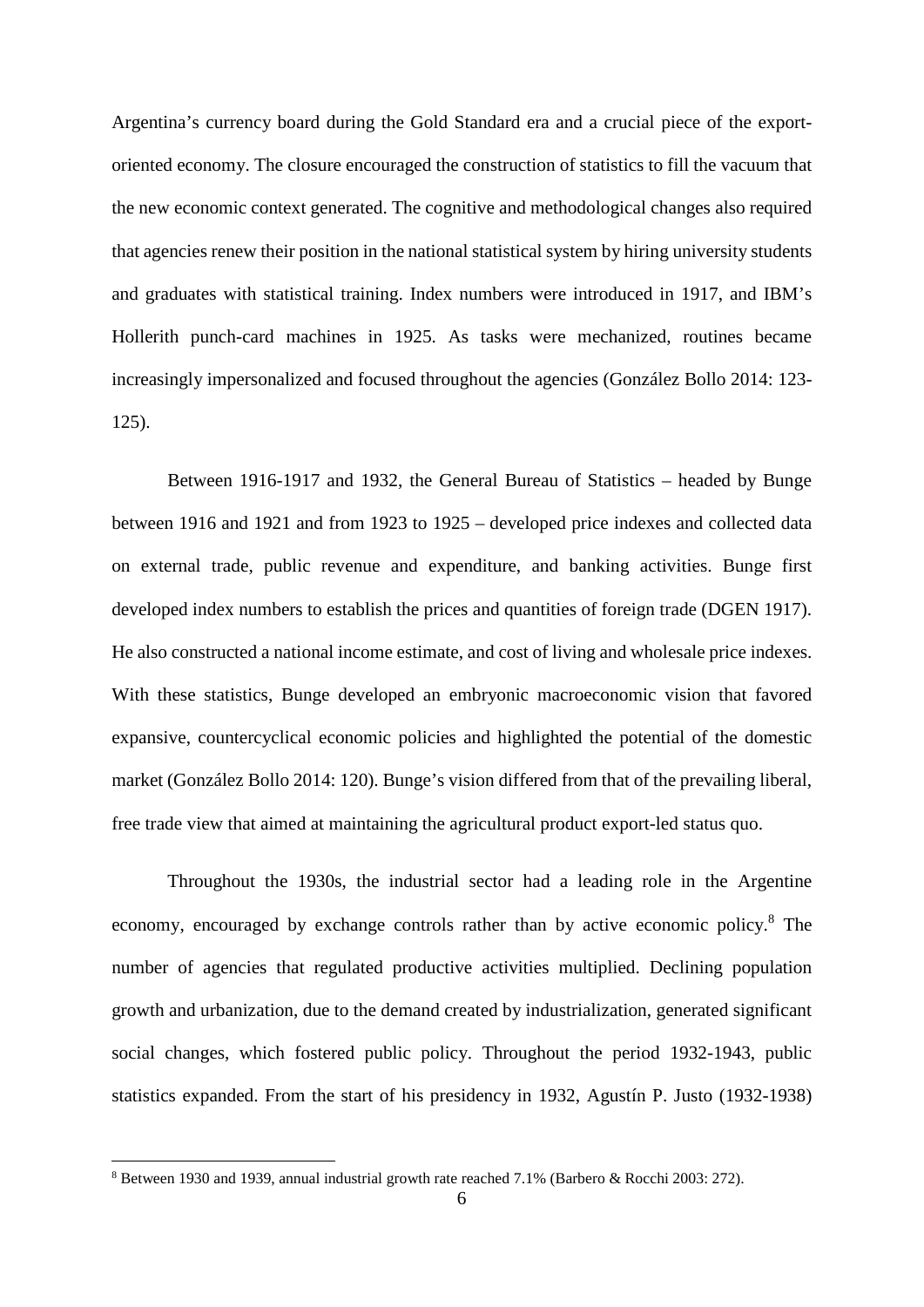aimed to normalize the national statistical system (Lanata Briones  $2016$ :  $142$ ).<sup>9</sup> The administrative structure of the statistical offices broadened as they established more sections and expanded their geographical and subject coverage. Their permanent staff rose substantially. Each agency was in charge of at least one periodically-released measure. Agricultural production and its commercialization; the balance of payments; money in circulation; wholesale and retail prices; industrial production, employment, and unemployment; and the income and purchasing power of the families of urban workers were the most important variables. The more refined collection of information portrayed a "standardized, global and dynamic economy" (González Bollo 2014: 163, author's translation).

The Statistics Division of the DNT was re-launched with the sanction of the law for the 1932 unemployment census, an increase in its permanent staff, the acquisition of a punch-card machine (González Bollo 2014: 207), and the 1932 presidential decree which directed it to construct a COLI (*BIDNT* 1933). In 1934, a presidential decree reorganized the division's tasks, strengthening its technical autonomy (*BIDNT* 1934b). Also in that year, Figuerola was appointed officially as the division's head. As the government increasingly regulated capitallabor relationships, the division began to take part as a moderator in those relationships. It perfected its statistical research, extended its geographical coverage, and introduced methods, concepts, and innovative calculations. The re-launched division began to compile industrial statistics, wage and occupation data for several urban areas, information on strikes and collective wage agreements, and working-class family budgets for different income levels. This data was compiled in the annual publication called Social Investigations (*Investigaciones Sociales*), a compilation of statistics that generated a taxonomy of the Argentine worker. The

 $\overline{\phantom{a}}$ 

<sup>&</sup>lt;sup>9</sup> In 1928, President Yrigoyen's administration (1928-1930) fired the heads of two statistical agencies (González Bollo 2014: 128-9). In 1931 the agencies' budgets suffered cuts. The Statistics Division's allocation declined by 24.6%, while the DGEN's dropped by 10.5% (González Bollo 2007: 164).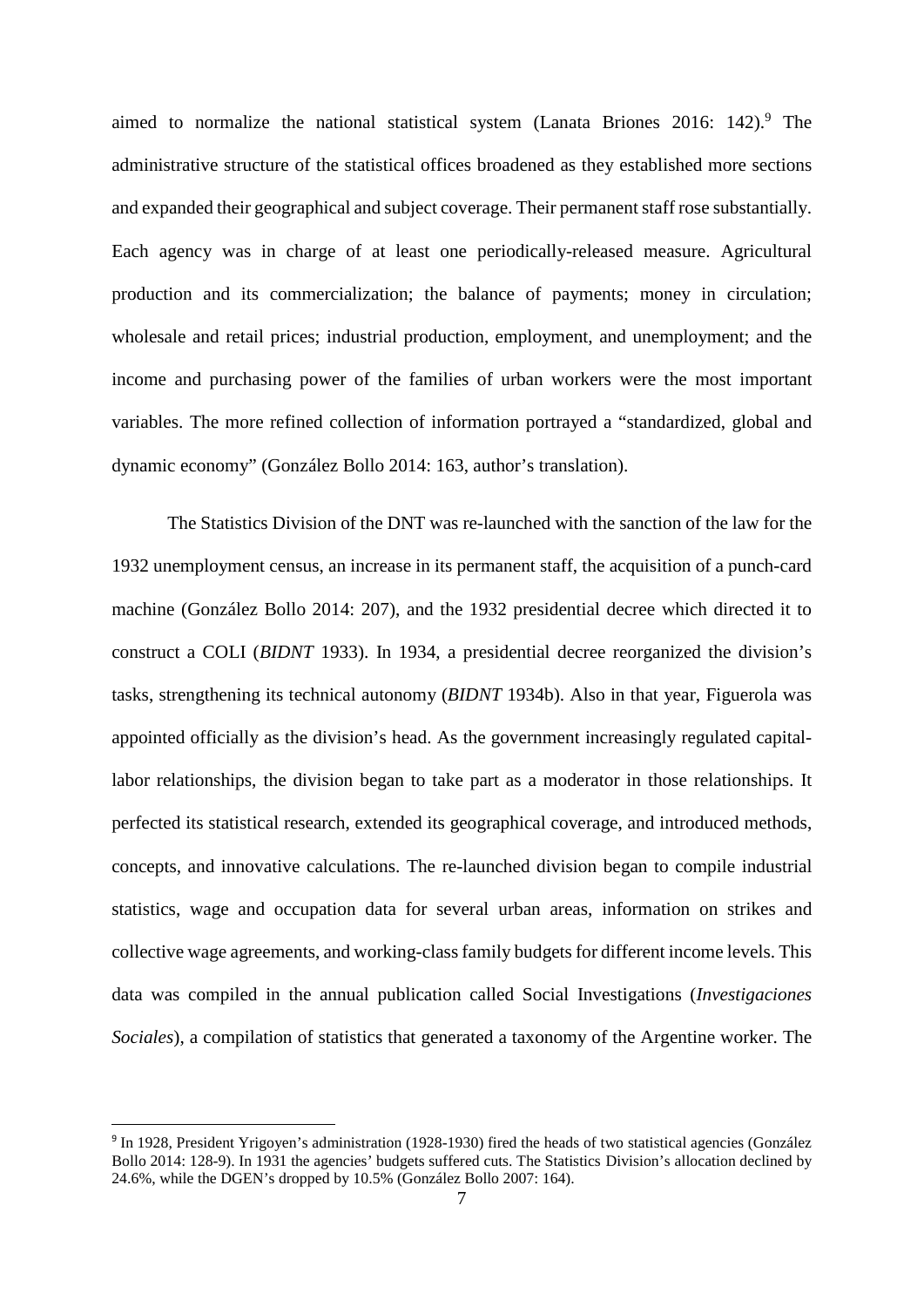number of reports on different economic sectors grew substantially. Due to this and its administrative and intellectual activity, the division and its statistical outputs gained legitimacy in the eyes of workers and of workers' organizations. Official figures gave unions authoritative arguments to support their demands, as statistics became a means to prove scientifically the workers' claims (Daniel 2011: 186). Figuerola's appointment was crucial behind this process. Along the lines of Bunge's embryonic macroeconomic vision, statistics helped Figuerola and his team at the division develop that taxonomy as well as ideas that enhanced domestic market consumption and, consequently, endorsed industrialization, while relegating to the backburner the traditional idea of exporting surplus agricultural production. Together with the statistical system, the division evolved and adapted to the changing context.

Throughout these years, the COLI was an important indicator within the Argentine statistical system. It was one of the pillars of Bunge's embryonic macroeconomic vision in the late 1910s and 1920s. It was a tool that provided legitimacy to the Statistics Division of the DNT in the 1930s while contributing towards the making of the working class. Moreover, Bunge and Figuerola – the men behind the COLI – were key statisticians within the national statistical system. Together with the traits mentioned above, these characteristics, explored in detail in the following two sections, explain the relevance of the Argentine COLI.

## **The Bunge COLI**

 $\overline{\phantom{a}}$ 

In 1918 Alejandro Ernesto Bunge was embedded fully in the Argentine statistical system.<sup>10</sup> He was then director of the General Bureau of Statistics. The Bunge COLI, the first Argentine COLI, was first published that year in the first ever issue of the *Review of Argentine Economics* (*Revista de Economía Argentina*), a journal founded and edited by Bunge (Bunge 1918). The 1918 article had annual COLI figures between 1910 and 1917 that were updated by one year

<sup>10</sup> Bunge, born in Buenos Aires in 1880, died there in 1943.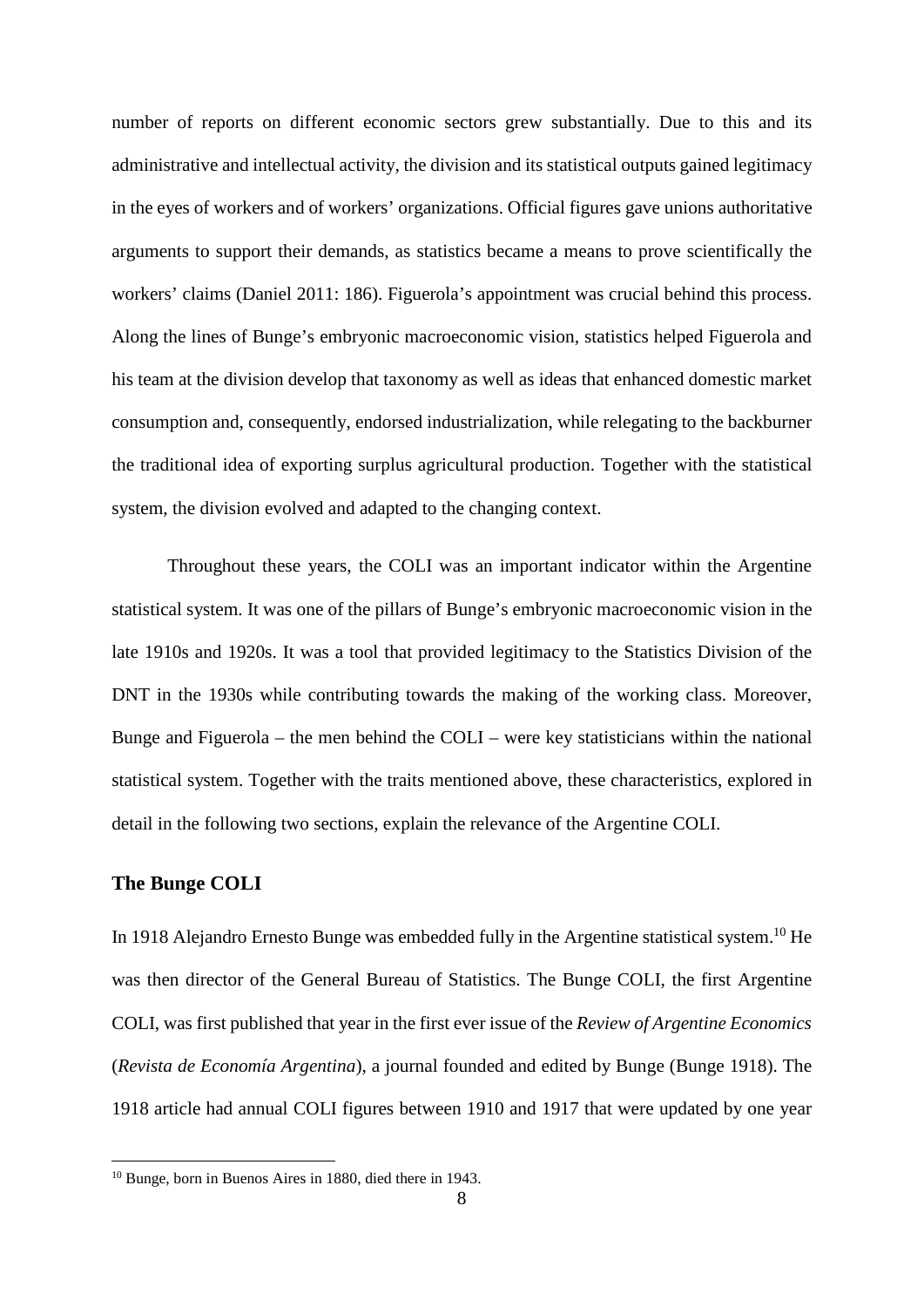in two subsequent journal articles (Bunge 1919; Valle & Ferrari 1920). In 1924, the General Bureau of Statistics published the COLI, extending the estimate to 1923 (DGEN 1924). Bunge's indicator was constructed with information solely from the City of Buenos Aires and not from Argentina as a whole. Bunge had a leading role in the four reports where the COLI was published. Thus, between 1918 and 1924 there was a strong association between him and the COLI. I argue that this connection not only relates to the fact that he signed and/or participated in all articles, but also to his introduction of index numbers to the Argentine statistical system in 1917, his centrality within it, and the perception that society at large had of Bunge and his statistical activity.<sup>11</sup> These connections strongly influenced the early history of the Argentine COLI.

Beginning with his tenure as director of the Statistics Division of the DNT in 1913, Bunge aimed to modernize the national statistical system. He believed that the General Bureau of Statistics needed to advise the Argentine government and inform the country as, for him, statistics enabled "acts to be based on reality" (*REA* 1923: 248, author's translation). Hence, Bunge conceived of statistics as objective and neutral knowledge. Trained as an engineer in Germany, Bunge was exposed to and influenced by the ideas of Friedrich List, who believed that nation-states should develop using customs duties to encourage industry (Lucchini et al. 2000). Just as List interpreted the Napoleonic Wars for Germany, Bunge viewed the setback experienced by international trade due to World War I as an opportunity for Argentina to foster domestic industry and address its excessive reliance on primary product exports as a source of economic growth (Asiain 2014).<sup>12</sup> Bunge's interpretation contradicted the existing economic model supported by the liberal political and economic ruling elite. To encourage

-

<sup>&</sup>lt;sup>11</sup> A thorough analysis of its methodology is outside the scope of this paper, but can be found elsewhere (Lanata Briones forthcoming).

<sup>&</sup>lt;sup>12</sup> Argentinian GDP contracted by 19.6% between 1913 and 1917 (Díaz Alejandro 1970: 62).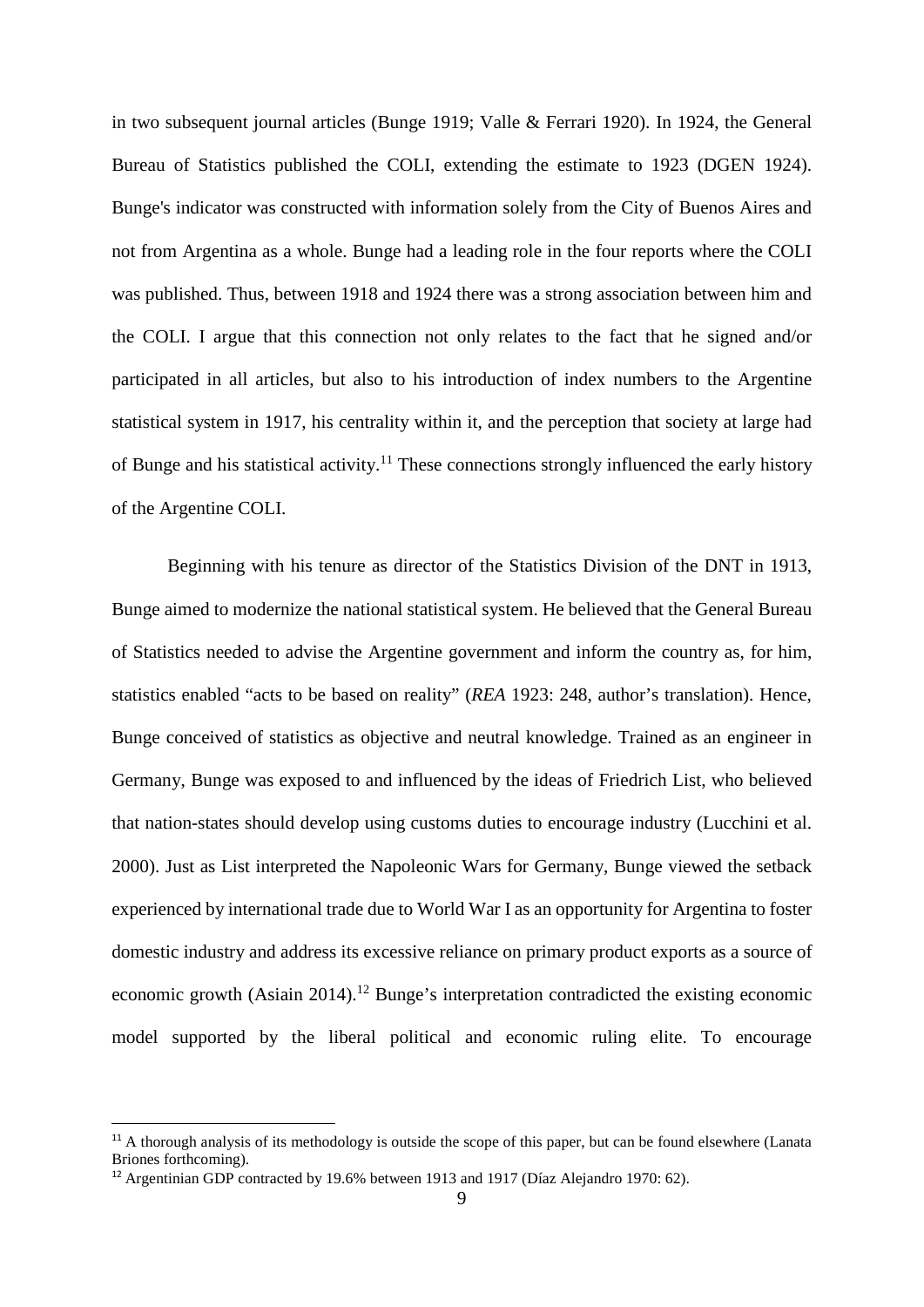industrialization, Bunge believed that an autonomous economic policy should be established (Crovetto & Zeolla 2019: 123). The *Caja de Conversión* was abandoned in 1914, and the changes in the world economy after World War I implied that a new set of phenomena had to be understood. Arthur Bowley's and Irving Fisher's books led Bunge to conceive the analysis of problems through the use of index numbers (Fernández López 1994: 667).<sup>13</sup> Just as the German Historical School approached the social question empirically using statistics (Grimmer-Solem 2003), Bunge developed a domestic market-oriented embryonic macroeconomic vision that promoted industrial policy. He based this vision on a set of statistics that he introduced to the Argentine statistical system: a national income estimate, foreign trade indexes, cost of living and wholesale price indexes, as well as working-class family budget surveys.

During the second half of the 1910s, Argentina, like the rest of the world, was experiencing general price rises. The COLI was, for Bunge (1920), the basis for the coefficient of correction of the purchasing power of money, a tool to quantify the purchasing power of the domestic currency relative to others.<sup>14</sup> Using the terminology of the Head of the Statistical Section of the ILO, when the objective is to obtain an expression for the fluctuations of the purchasing power of money, the COLI falls within the realm of economic statistics (Pribram 1926: 483). In terms of its uses, in 1920 seven draft laws – which made use of the Bunge COLI (Pantaleón 2004: 190) – were presented to freeze real rents. In 1921 the indicator was used in an academic paper to justify wage indexation (Prebisch 1921). National deputies designed bills to control the rise in the cost of living that were never fully discussed (González Bollo 1999: 29). The COLI was reproduced in the newspaper *La Prensa* to explain the increase in the cost

<sup>&</sup>lt;sup>13</sup> On the relationship between Bunge and Fisher, see Fernández López (1994: 671) and Sember (2013: 379).

<sup>&</sup>lt;sup>14</sup> The coefficient of correction estimates the change in the value of any given good or service during a particular period. With the values of the COLI in two periods, one estimates the coefficient. The product of the coefficient and the price of the corresponding item today renders the value of such item at a point in the past (Bunge 1920: 20).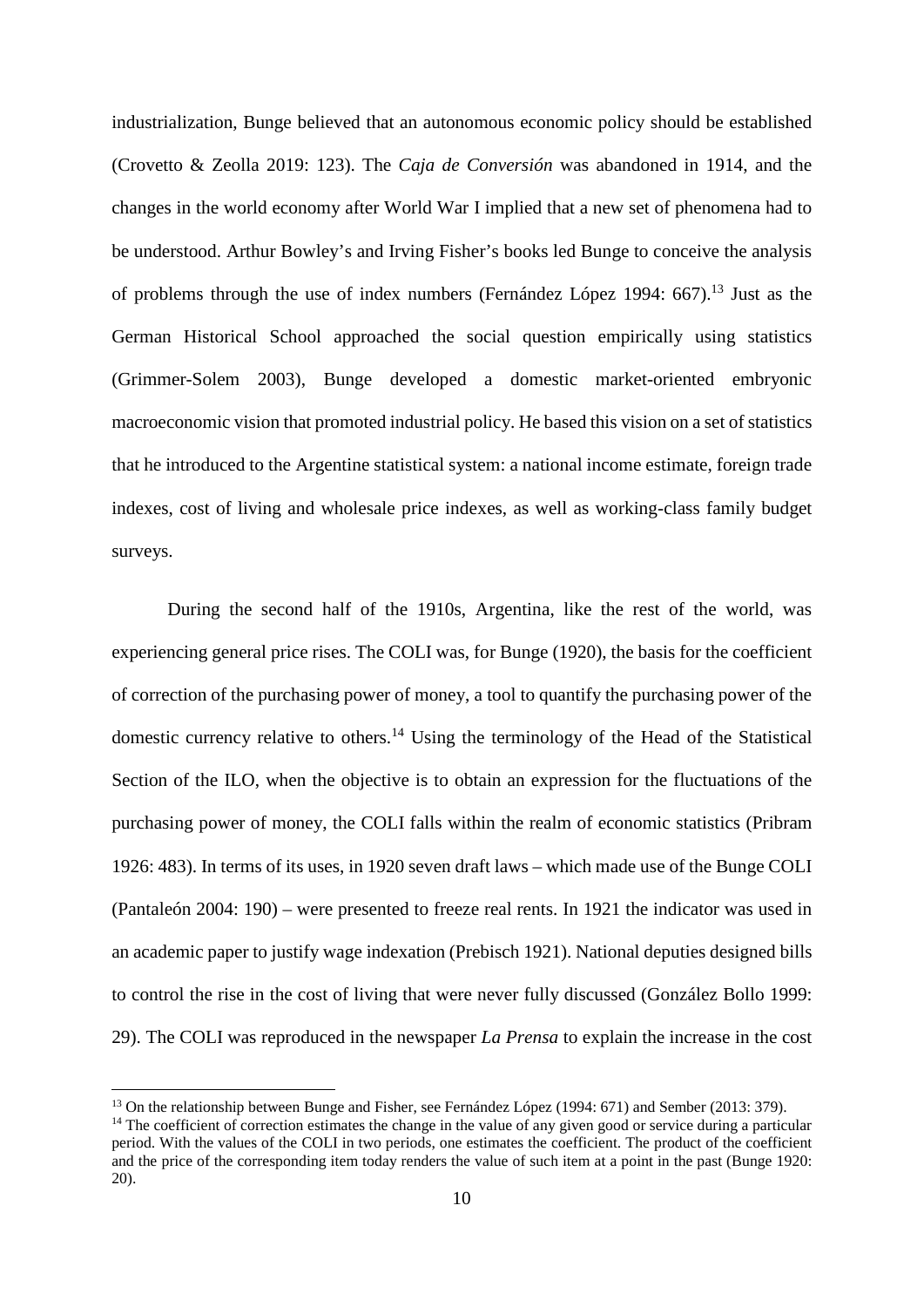of living.<sup>15</sup> In Neiburg's words (2006: 614), the Bunge COLI portrayed the double nature of these indexes by describing previous empirical events and by trying to prescribe future behavior.

Bunge's statistical work was endorsed nationally. The Dean of the School of Economic Sciences of the University of Buenos Aires, where Bunge was a statistics professor, publically praised the 1918 journal article that released the COLI and asked Bunge to extend the results with student help (*REA* 1919a). *La Nación* and *La Prensa*, Argentine newspapers aligned with the ruling elite's interests, published his articles and op-eds. *The Buenos Aires Herald*, an Argentine newspaper published in English, was also positive about Bunge's publications (González Bollo 2004: 64), and both it and the U.S. consulate in Argentina were optimistic about Bunge's return to the General Bureau of Statistics in 1923 (González Bollo 2012: 76). The 1919 National Economic Conference, sponsored by the Argentine Confederation of Commerce, Industry and Production (*Confederación Argentina de Comercio, Industria y Producción*), demanded an expansion of the General Bureau of Statistics when the Bureau was directed by Bunge (*REA* 1919b: 485).

Nevertheless, praise for Bunge's COLI did not extend across Argentine society as a whole. Within Argentina, Bunge's beliefs and social position, his connections with the economic establishment and the rumor of a hidden agenda influenced the perception that some sectors had of the information he produced. Why? Due to his upbringing and family history, Bunge was part of the ruling establishment (González Bollo 2004). Since he distanced himself from left-wing ideologies and believed that the social improvements of the Radical Party governments (1916-1930) had only partisan political purposes, he was politically conservative (Asiain 2014: 83). Bunge preached his new macroeconomic stance in the pages of the *Review* 

 $\overline{\phantom{a}}$ 

<sup>15</sup> "La carestía de la vida. Sus causas y consecuencias." *La Prensa*, April 27, 1919, 8.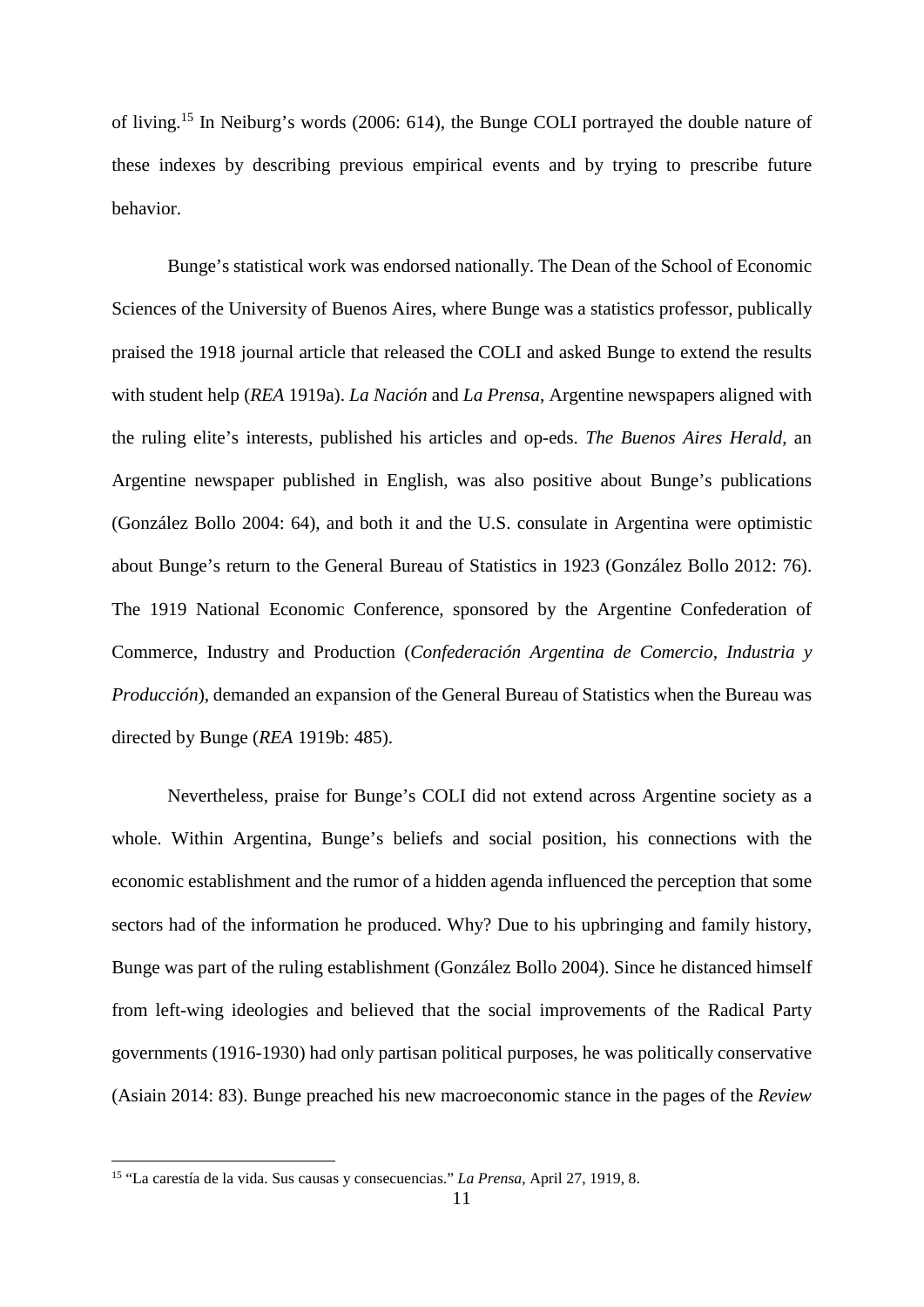*of Argentine Economics*. His economic journal was the leading voice in the contemporary debate on "development strategies and economic policies capable of returning the country to the economic dynamism lost during World War I" (Llach 1985: 52, author's translation). Financed by official and private advertising, the journal's research was grounded on public and private statistics (Pantaleón 2004: 185). In 1921 the composition of the journal's editorial board changed, bringing in members who had closer connections with establishment associations, such as the Argentine Industrial Union (*Unión Industrial Argentina*) and the Argentine Rural Society (*Sociedad Rural Argentina*). It also increasingly supported the ideas of the Argentine Confederation of Commerce, Industry and Production, which represented the interests of the United States and of domestic industry. Pantaleón (2004: 185-9) argues that the journal was the base of Bunge's network. According to Belini (2006: 31), it spoke for the Industrial Union and the major domestic economic groups. Though relevant and economically important, these links were not all with the political and economic ruling elite, but with groups that antagonized it. Whilst being Director of the General Bureau of Statistics, Bunge joined the boards of directors of different firms. He was, at one and the same time, a bureaucrat and a representative of outside interests. In the 1920 parliamentary discussion of the General Bureau of Statistics' budget, Socialist representative Nicolás Repetto denounced a "scam" (González Bollo 2014: 141, author's translation). Repetto claimed that Bunge's journal was using the General Bureau of Statistics' best and most loyal employees to first publish data in newspapers as a scoop, then release it in the journal, and lastly in the General Bureau of Statistics' yearbooks.

Moreover, the working class associated Bunge with the COLI and distrusted both. Socialist organizations – one of the three strands of the Argentine labor movement – doubted Bunge's statistics since he arrived at the Statistics Division in 1913. They claimed that Bunge's statistics lacked "real and tangible empirical basis" because they were developed by an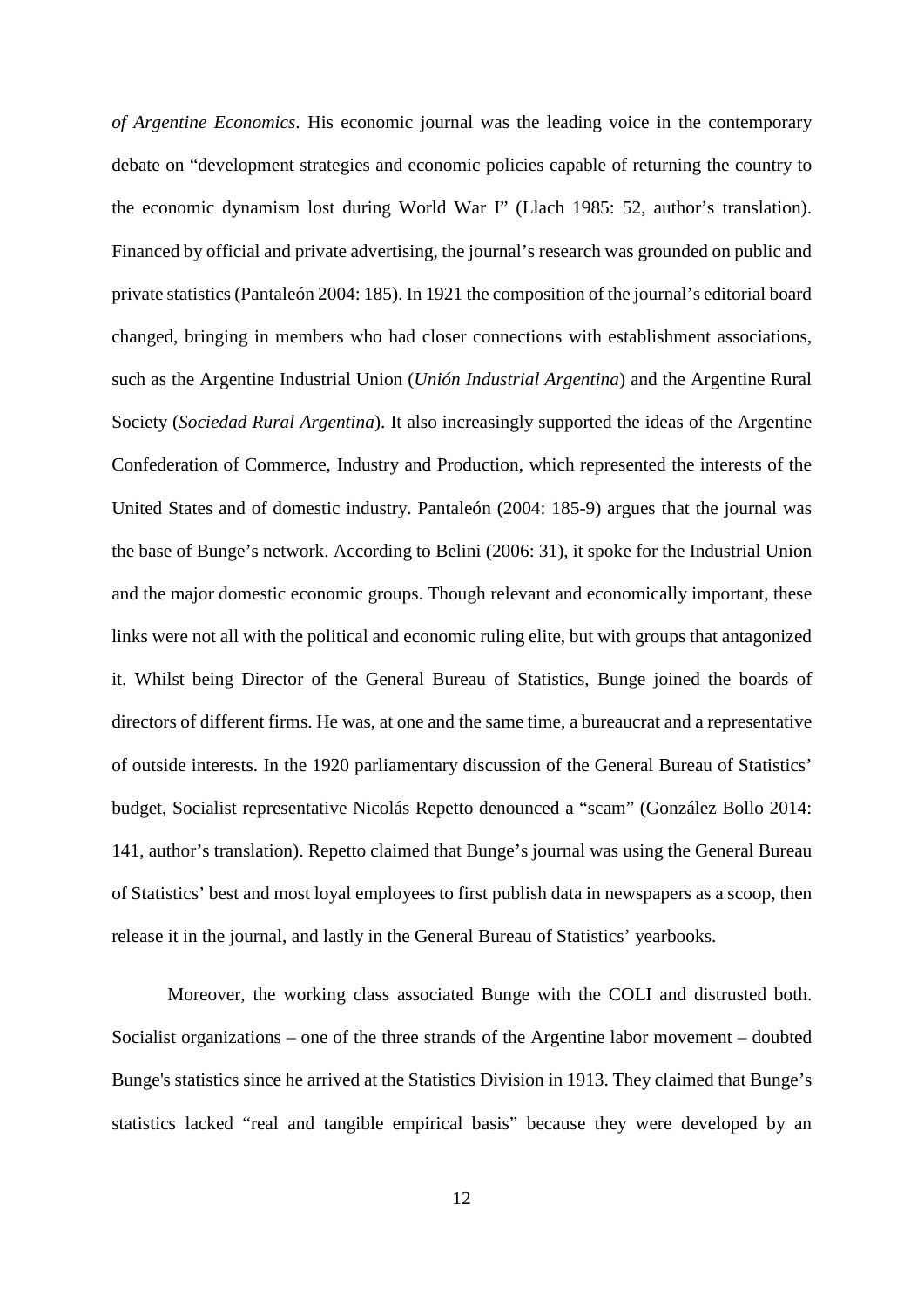"accomplished theologian of arithmetic science".<sup>16</sup> That is, these organizations believed that Bunge's numbers were tainted by his strong religious beliefs – which were widely known throughout society as Bunge did not hide them (González Bollo 2012: 33) – because, for them, they did not match reality. They argued that the lack of information on how data was collected implied a lack of honesty in their gathering, while accusing Bunge of using his position at the statistical agency to play politics in a "cynical and disloyal" way.<sup>17</sup> In 1925 and 1926 the newspaper *Bandera Proletaria*, of revolutionary syndicalist extraction – another strand within the labor movement – questioned the prices collected and used to construct the COLI.<sup>18</sup> An article in *La Vanguardia*, the Socialist newspaper, criticized and doubted origins of the prices used to estimate the Bunge COLI. It compared them with another set of prices that showed much higher yearly increases. Consequently, the article claimed that the rise in the cost of living cannot be "resolved with mathematical formulas or just by doing estimates on paper."<sup>19</sup>

Initially, the Bunge COLI was published privately – rather than by the national statistical system – in a journal linked to specific interests, and it was constantly associated with one individual. The political and economic elite as well as the working class condemned Bunge's statistical work, undermining it. The Bunge COLI is an example of how numbers not generated by statistical agencies and linked to particular organizations may be accepted, but are more likely to be viewed skeptically (Porter 1995: 214). The distrust placed in the COLI arose from a questioning of Bunge, rather than a specific methodological criticism.

Despite the domestic disapproval, the Bunge COLI travelled quickly outside Argentina's borders, thanks to the relationships Bunge established when disseminating the

<sup>16</sup> "La última estadística sobre la desocupación obrera." *La Vanguardia*, December 13, 1913, 1, author's translation.

<sup>&</sup>lt;sup>17</sup> Ibid., 1, author's translation.

<sup>18</sup> "El valor de una estadística." *Bandera Proletaria*, July 17, 1926, 1.

<sup>19</sup> "Por el abaratamiento de la vida." *La Vanguardia*, September 14, 1919, 6, author's translation.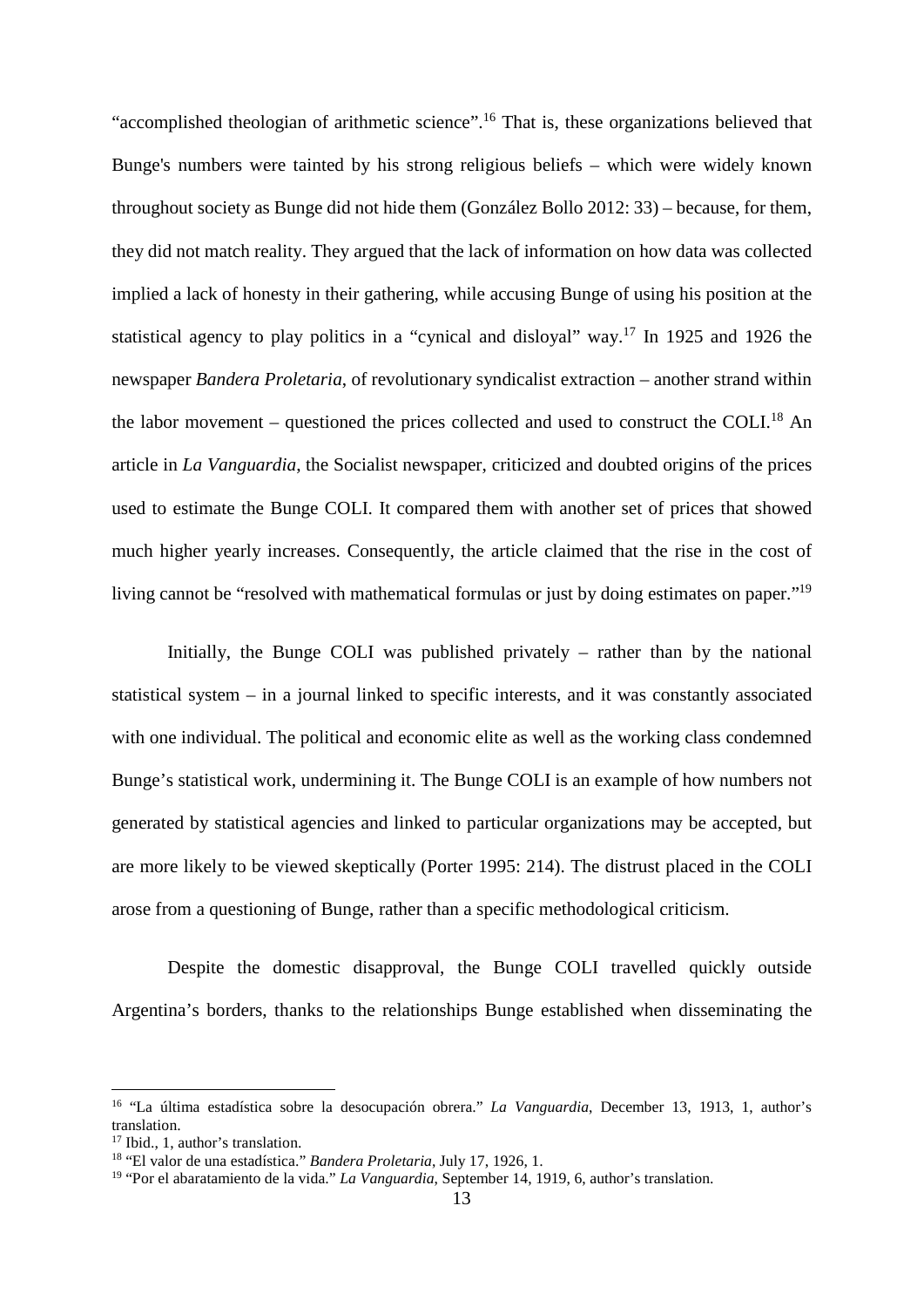COLI (*REA* 1920a; *REA* 1920b; *REA* 1920c). In 1924 the journal of the Bureau of Labor Statistics (BLS) published it (*MLS* 1924: 39). The *Encyclopaedia Britannica* 1921 cost of living entry written by Arthur Bowley referenced it when it referred to "occasional calculations [of COLIs] on a similar basis" to that of the United Kingdom and the United States, among others (LSE, COLL MISC 0772, B6). In *The Making of Index Numbers*, Irving Fisher's (1922, 433) list on index numbers quoted Bunge's index. Many authors highlight Bunge's international connections (De Imaz 1974: 548; Daniel 2012: 74; Pantaleón 2004: 190). Their claims are based on the information published by Bunge himself since he alleged that he corresponded via post with these individuals and associations. The references listed here, by contrast, are findings that are independent of Bunge's claims. They unequivocally prove that Bunge experienced unprecedented international acknowledgment (Pantaleón 2009: 60). The COLI transcended the domestic arena without reaching the ILO because Bunge deliberately cultivated ties with certain international scholars. Thus, the COLI's international recognition was hindered. Specifically, from the perspective of the international standardization of sociolabor statistics fostered by the ILO, Argentina was an outcast in this period. In search for international validation, Bunge compared the evolution and values of the Argentine COLI with the estimates from other European and North American countries (DGEN 1924: 2). Such an association presented an Argentina that was directly comparable with other countries since it had the same statistics as them, contributing to its configuration as a modern nation-state, as also happened with population censuses (Loveman 2014). The comparison between COLIs aimed to provide legitimacy to the Argentine index by portraying its objectivity. The Bunge COLI was needed to compare the domestic situation with international trends rather than due to local needs.

The close relationship between the COLI and Bunge influenced the index's lack of publication between 1925 and 1931, which for González Bollo (2014: 139) was a consequence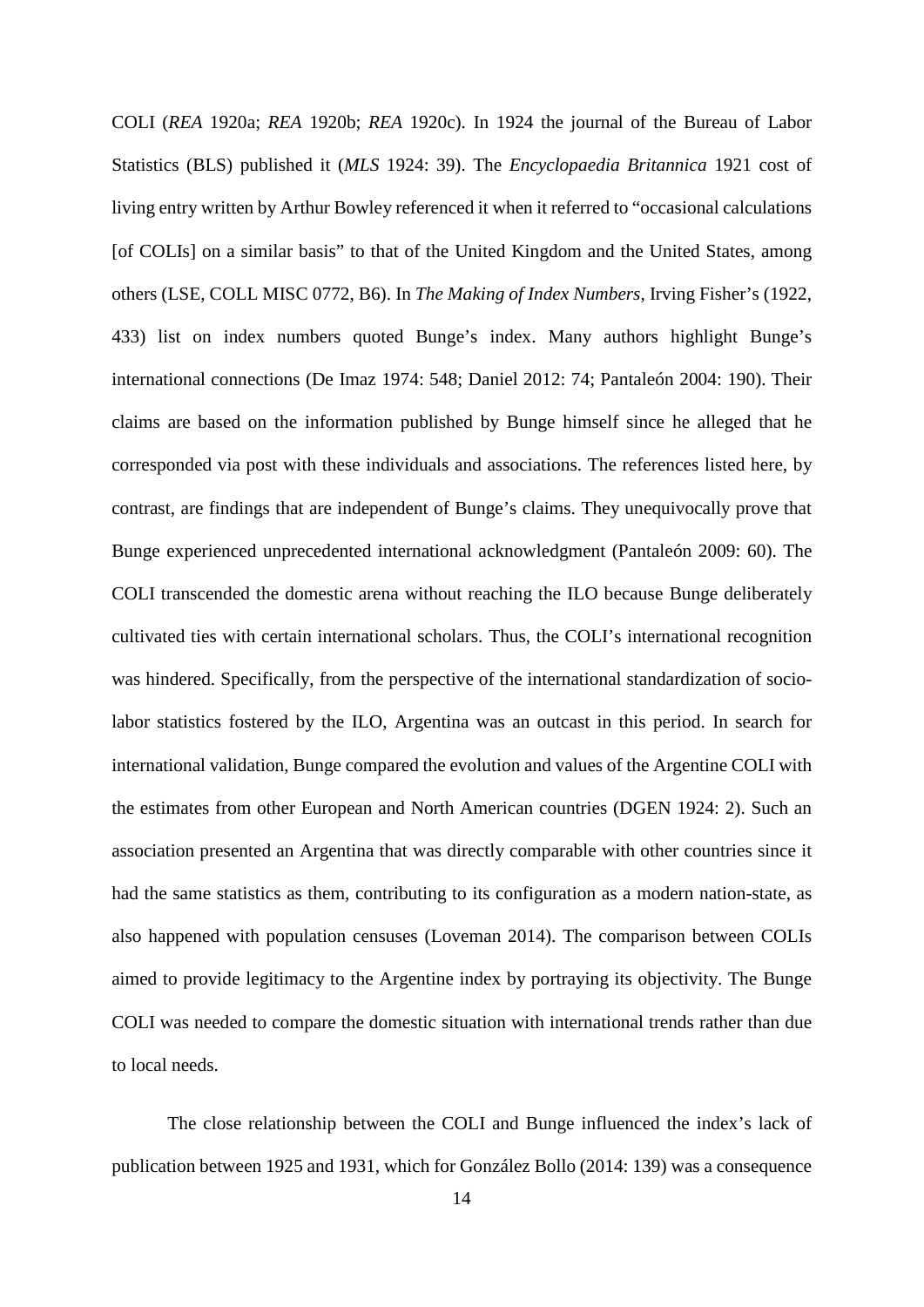of the economic prosperity of the 1920s that weakened the COLI's political and social impact. Since personal credibility is required to produce numbers (Porter 1995: 214), the lack of legitimacy of the index also relates to the close relationship between Bunge and the COLI and the role the indicator had in his macroeconomic vision. In June 1925 Bunge resigned as Head of the General Bureau of Statistics because he "considered that the reorganization of national statistics is completed" (*REA* 1925: 463, author's translation). He never had another relevant post within the national statistical system. Moreover, the monetary 'normality' restored in 1927 when the *Caja de Conversión* was re-established undermined the relevance of the coefficient of money correction (Lanata Briones 2016: 119). Lastly, in 1928 President Yrigoyen fired the Director of the General Bureau of Statistics, delaying the publication of the foreign trade index numbers. These indexes, initially elaborated by Bunge, were trusted because they were needed to measure the dynamism of the export-led economy. Foreign trade index numbers were more important than the COLI as the ruling class benefited from the export-led model. Hence, the lack of publication of the COLI also implies that the index had no clear use within the existing political economy.

Despite the trajectory of the COLI, Bunge was a symbol of the new group of Argentine statisticians that rose to prominence in the interwar period. According to the categorization of Prévost and Beaud (2012: 6), Bunge was a polymath: he was a state statistician who also had scholarly credentials. He provided a legitimate definition of statistical activity and a way of working that gave a sense of objectivity and neutrality to his actions (Daniel 2012: 65-80). Bunge adapted international norms to the existing data and/or to the Argentine situation and its constraints (Lanata Briones forthcoming). We can say that Bunge contributed to developing economic knowledge under particular situations, particularly in the form of index numbers, and transformed the local scientific field (Fourcade 2009: 258).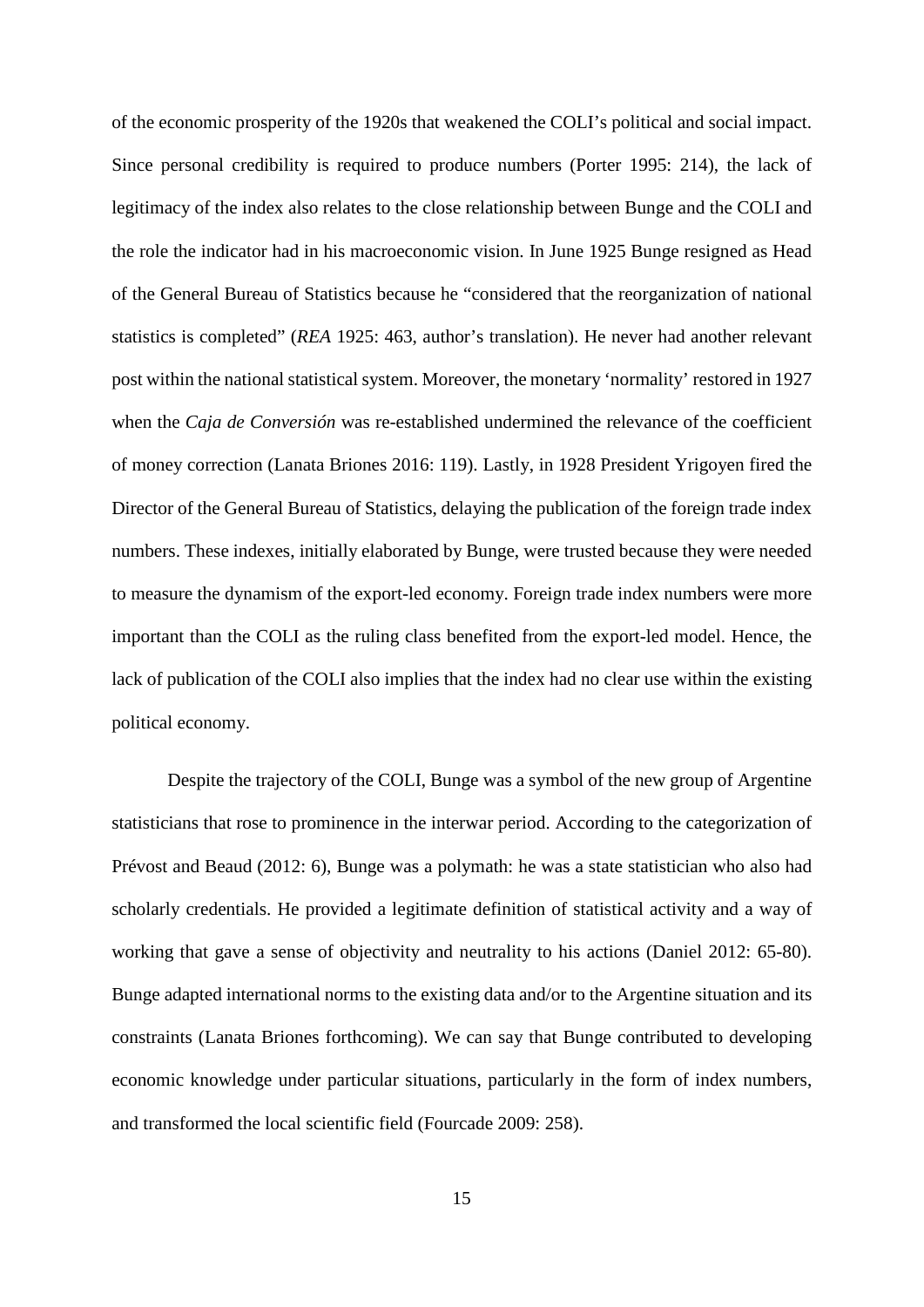The existing political, economic, social and intellectual context influenced Bunge's concerns and statistical developments. Despite his knowledge and contributions to the national statistical system, Bunge was "unambiguously associated with both conservative politics and economic renovation" (Falcoff 1982: 40). The Bunge COLI was part of a toolbox of statistics used to develop an embryonic macroeconomic vision that differed from the existing exportoriented and outward-looking consensus in that it sought to enhance industrialization and the domestic market. Argentina's social, political and economic elite did not back Bunge's vision and was hostile to his COLI. The COLI was distrusted also by the working class. Unlike other statistics produced by Bunge, the COLI did not have a role within the Argentine political economy of the 1910s and 1920s. The novelty of Bunge's views and of the COLI overwhelmed many of his contemporaries, who were unwilling to read or prioritize "topics and reports based on facts and figures" (De Imaz 1974: 548, author's translation). The close association between Bunge and the COLI influenced the index's history, from its launch in 1918 to its lack of publication between 1925 and 1931.

# **The DNT COLI**

 $\overline{\phantom{a}}$ 

When taking office in 1932, President Justo aimed to normalize the functioning of the national statistical system following the events of 1928-1931, which included the lack of publication of the COLI, the sacking of the heads of two statistical agencies, and budgetary cuts for statistical agencies. In September 1932 a presidential decree argued for the need to know the fluctuations in the purchasing power of workers' wages and established the construction of a COLI (*BIDNT* 1933). The task was assigned to the Statistics Division of the DNT and to José Francisco Figuerola.<sup>20</sup> The COLI, named here the DNT COLI, was released in 1935 (DNT 1935) and it was updated monthly. Like its predecessor, it was constructed with information solely of the

 $20$  Figuerola was born in Barcelona in August 1897 and died in Buenos Aires in September 1970.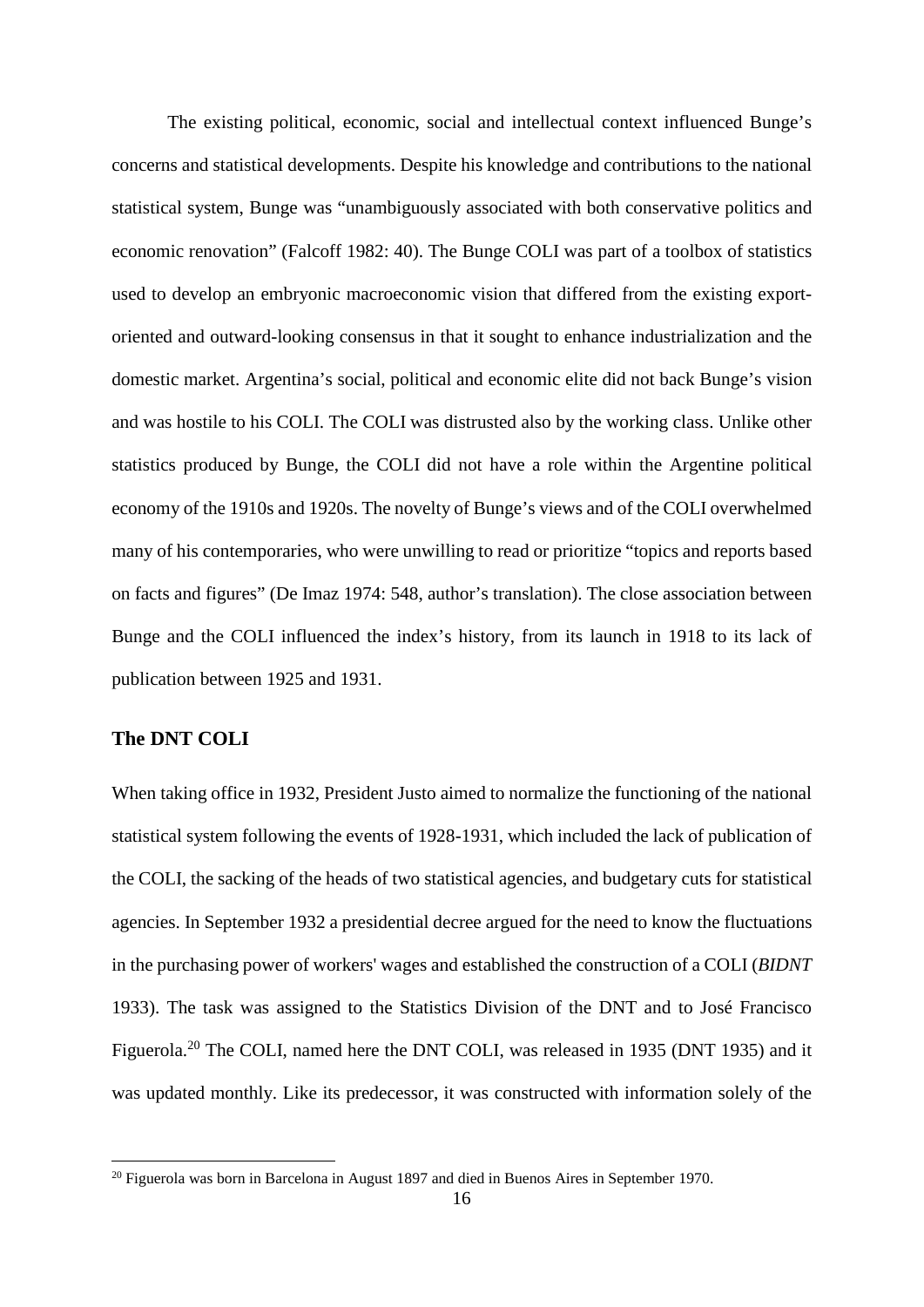City of Buenos Aires. I argue that, due to the work of the Statistics Division and Figuerola, the perception of the COLI, specifically by the working class, as well as its objective and use changed, providing legitimacy to the index.

From the end of the 1920s, the Statistics Division began to realize the potential wages had to consume local production. The "imperative need" to "quickly reach the knowledge of economic and social facts" to solve the problems between capital and labor encouraged the presidential decree of October 1934 that reorganized the division's tasks (*BIDNT* 1934b: 4032, author's translation), another piece in Justo's normalization of the statistical system. The decree conceived of statistics as a neutral and objective descriptor of reality. That year, Figuerola was named Head of the Statistics Division. The rationale of Justo's project was outlined in the prologue of the 1935 report that released the DNT COLI, where it was claimed that "social justice is highly dependent on the good understanding" of the living conditions of workers and their relations with employers (DNT 1935: 3, author's translation). The prologue also highlighted that all acts of government must have a justification and must be based on the knowledge of facts. Despite Bunge's embryonic macroeconomic vision, the agricultural export model was still backed by the economic and political ruling elite. However, increasing urbanization and industrialization required the building of a new image of the nation where its key protagonist, the working class, needed to be made with the help of statistics (Hacking 1990: 5-6). With the 1932 and 1934 presidential decrees, the statistical making of the working class became a state matter. This production of statistical knowledge facilitated the social control of that sub-population, as knowledge was the first step towards establishing evidence-based policy to encourage or enforce certain behaviors (González Bollo 2007: 238; Hacking 1990: 108). These changes generated a boom in the production of socio-labor statistics and contributed to the legitimacy of the COLI.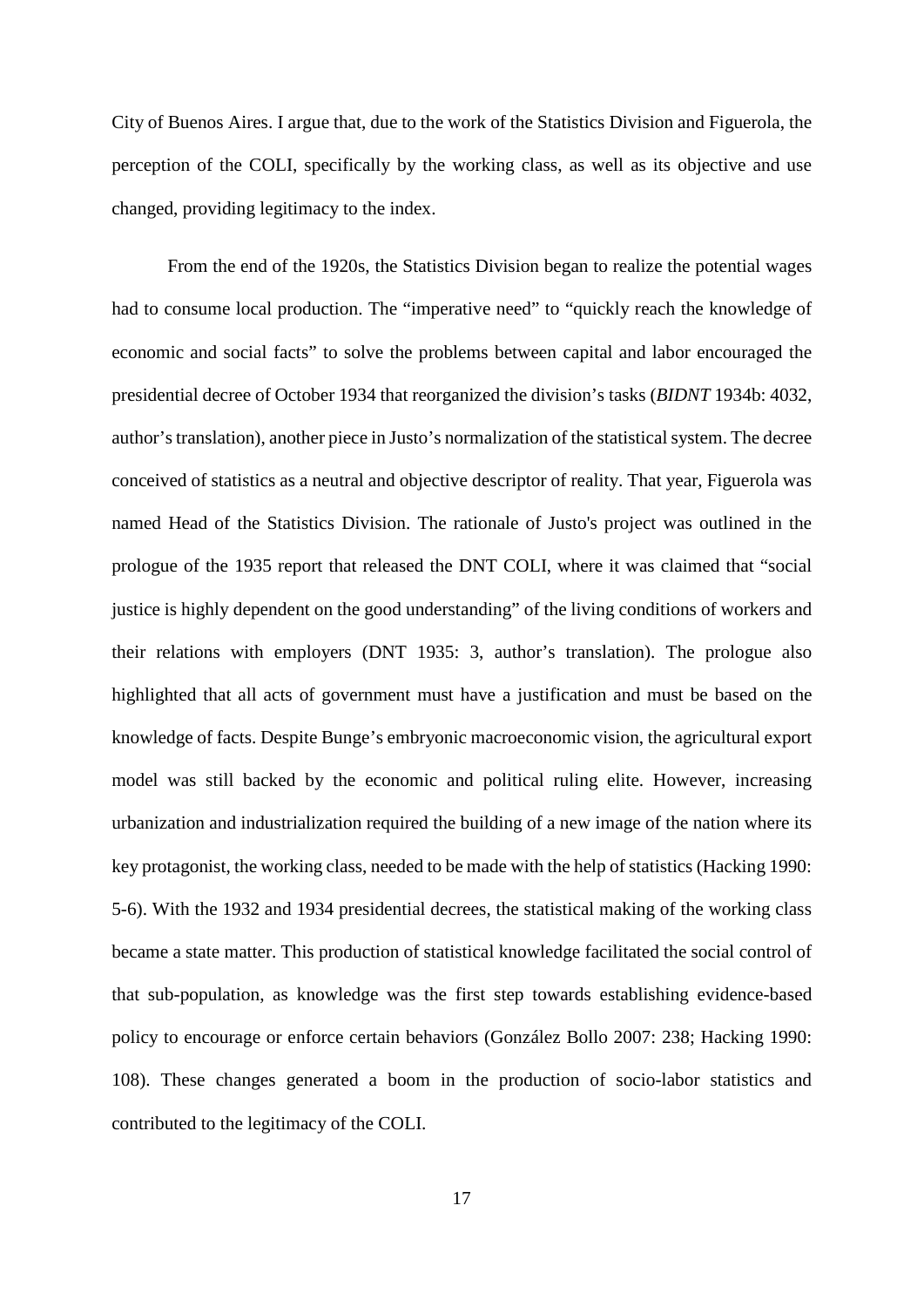Unlike Bunge, Figuerola – a doctor of law and an expert on labor issues – was a Spanish native who needed to make an impression when he moved to Argentina in 1930. During the dictatorship of Miguel Primo de Rivera, he was Secretary General of the Cataluña delegation of the Spanish Labor Ministry under Eduardo Aunós Pérez.<sup>21</sup> Despite not being an official delegate to the ILO's statistical meetings or to any International Labor Conference, Figuerola became aware of the ILO's legal and statistical practices and guidelines (ILO, C 2-2-1; ILO, CAT 5-8-4; ILO, T 102/0/2). This provided him with knowledge of the labor world, political capital and legitimacy of having experienced a government position (González Bollo 2002: 14). Figuerola taught labor and corporate law at the Barcelona Social School, where Aunós Pérez also lectured.<sup>22</sup> When the dictatorship fell, Figuerola took a job as legal advisor for the Hispano-American Electric Company (*Compañía Hispanoamericana de Electricidad*) in Buenos Aires. He became the company's representative to the DNT and due to his "efficient and brilliant" performance he was invited to join the department (Delgado 1994: 413, author's translation). A 1932 presidential decree put him in charge of the COLI, and that year he conducted the unemployment census. Figuerola acted as a state statistician (Prévost & Beaud 2012: 6) before being officially named Head of the Statistics Division of the DNT, which occurred in September 1934 (*BIDNT* 1934a: 4035). Unlike Bunge, Figuerola's recognition arose mainly from his bureaucratic activities rather than his academic credentials. He imparted a corporativist ideology on the division's work, helped by his stable team and by the introduction of the ILO's statistical guidelines.

As part of a new phase in the relationship between the organization and Latin America that started in 1930 (Yáñez Andrade 2012: 34), the ILO increased its influence in Argentina through the appointment of Raúl Migone as the first ILO correspondent in the country in 1931.

<sup>21</sup> "Comida íntima." *La Vanguardia*, November 29, 1927, 10.

<sup>22</sup> "Escuela Social de Barcelona. Exámenes." *La Vanguardia*, October 22, 1929, 7.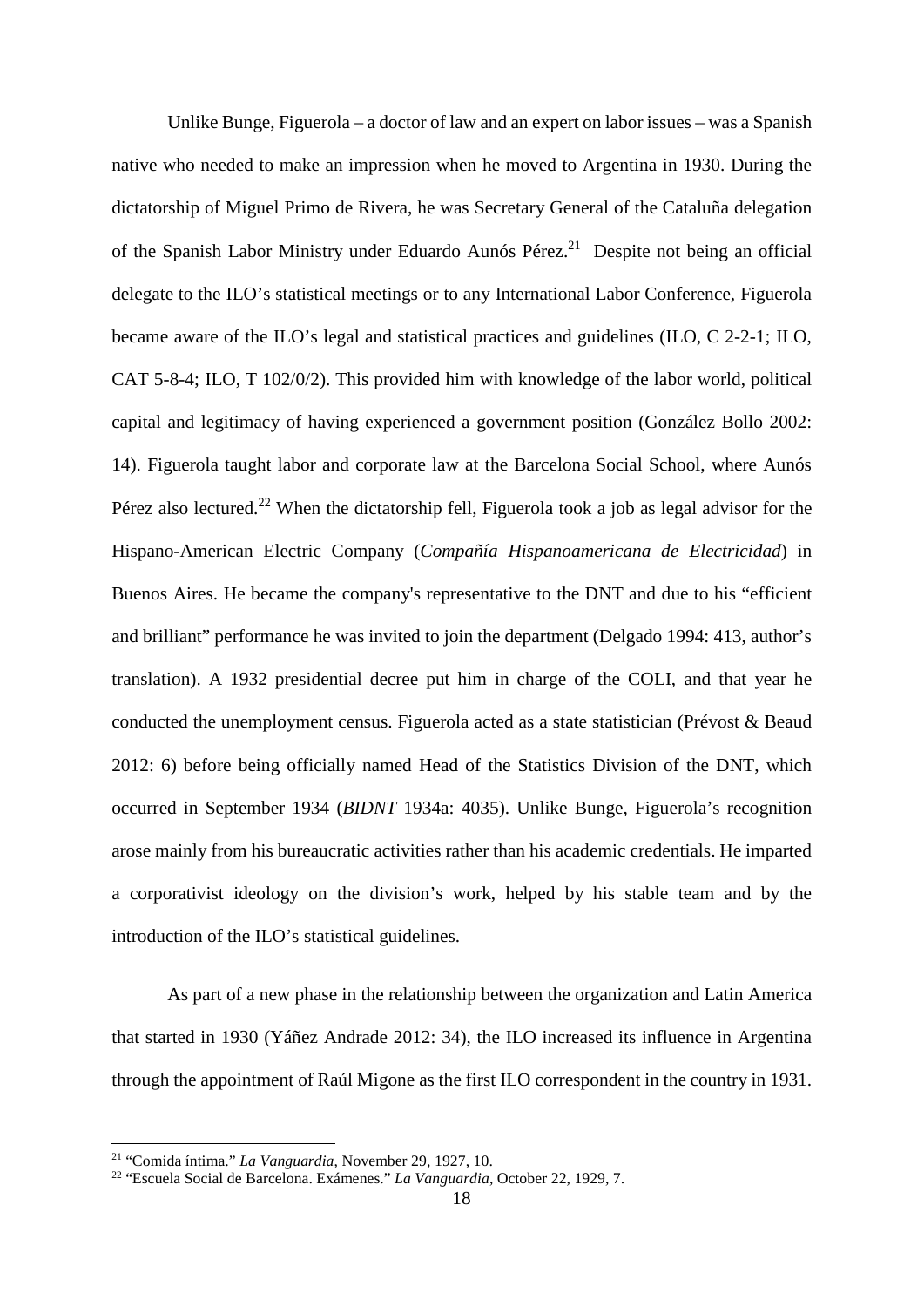The relationship between Figuerola and Migone played a decisive role in Figuerola's career. They met in April 1931 at the First National Labor Congress held in Buenos Aires (ILO, C 2- 2-1). Figuerola pursued the relationship with Migone by preparing a dossier for him to send to the ILO and a report on Argentine social policy (ILO, CAT 5-8-3; ILO, CAT 5-8-6). After ILO Director Albert Thomas' vague proposal to create an ILO branch in Argentina (ILO, C 2202/2), Figuerola and Migone designed and submitted an outline that contained a description of the branch's tasks and costs with Migone as Director and Figuerola as Secretary. An assistant would prepare information on wages, cost of living and family budgets (ILO, CAT 5-8-4). The plan was outlined in March 1932, before the COLI became a government project. Since the proposal focused on numbers not systematically gathered by it, Figuerola was well aware of the data produced by the Statistics Division. Figuerola's efforts paid off because, according to Migone, it was thanks to his negotiation with his friend and then President of the DNT, Eduardo Bullrich, that Figuerola was offered the leadership of the Statistics Division in April 1932 (ILO, CAT 5-8-4), five months before the COLI decree and two years before being officially named as Head of the statistical agency. Figuerola also corresponded with the then Head of the Statistical Section of the ILO John Nixon in 1935 and 1936, where Figuerola referred to Migone as his "friend" (ILO, T 102/0/2). Figuerola was well aware of the legitimacy a link with the labor organization provided him.<sup>23</sup> Moreover, before mentioning the idea of social justice in the 1935 report, the DNT argued that the 1934 reorganization of the division's tasks crystallized in that year's decree followed the developments in the methods of study of the labor world, an indirect reference to the ILO. Such a diagnosis related to Figuerola's acquaintance with Migone and his previous knowledge of the ILO's work. The increasing influence of the

 $^{23}$  Figuerola asked Albert Thomas for permission to mention ILO members and publish a photo of the Geneva office in his journal, *Revista de Derecho Social* (ILO, CAT 5-8-6). In 1932 Migone and Figuerola lobbied for a subsidy from the DNT that would enable the *Revista* to publish ILO data for free (ILO, CAT 5-8-4).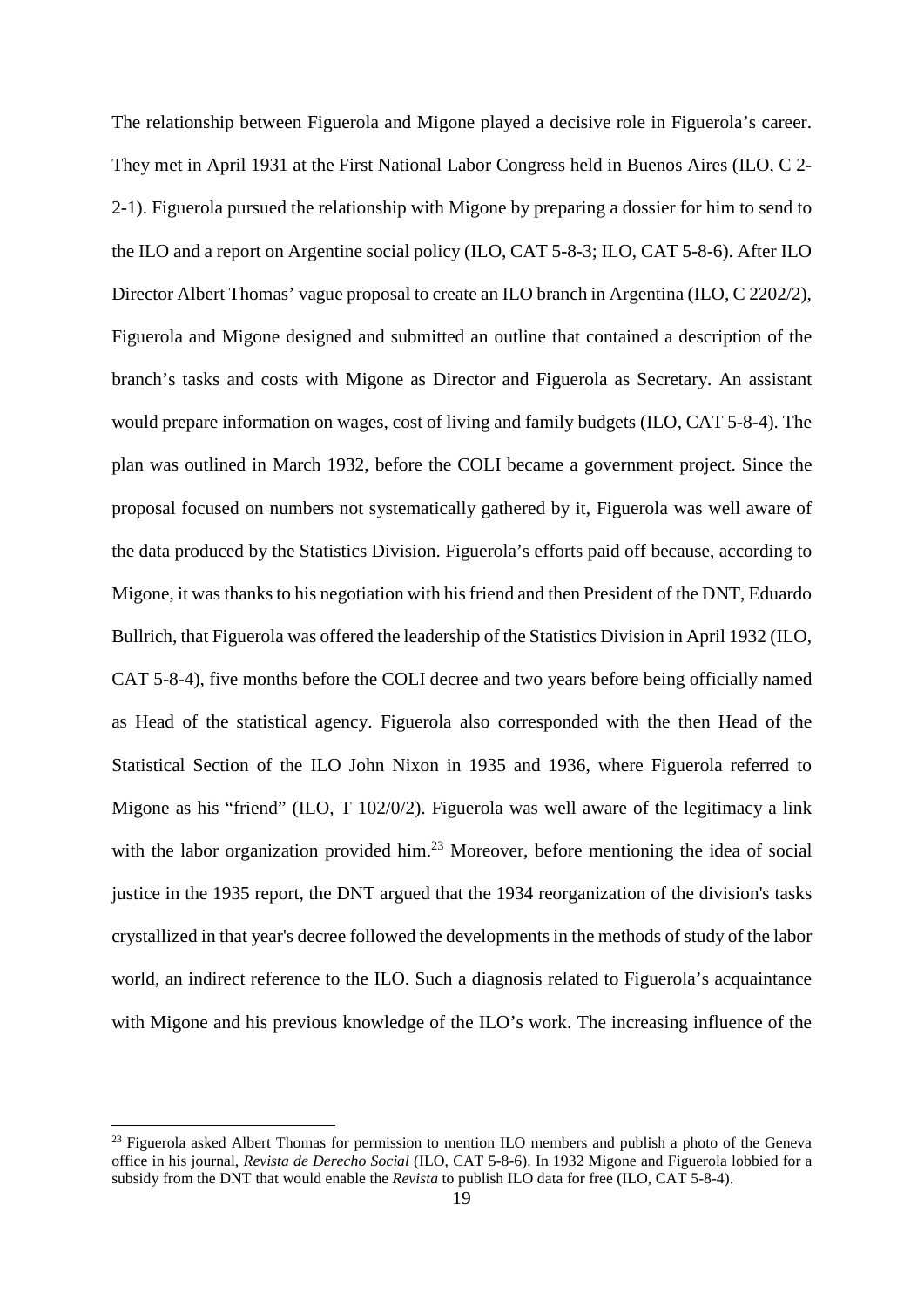ILO in Argentina also enhances the idea of the importance gained by the working class for the Argentine government.

Figuerola conceived of socio-labor statistics as those that allow an analysis of the standard of living of social groups. For him the COLI was a mathematical tool that showed the variations of working-class family incomes (Figuerola 1942: 265-8). It was one of the statistical tools needed for the statistical making of the working class. In contrast to its predecessor, the DNT COLI was estimated due to domestic social policy needs. Using the terminology of the Head of the Statistical Section of the ILO, when its objective is to determine the level of real wages and to be used as a basis for adjusting wages to changes in the value of money, the COLI falls within the realm of labor statistics (Pribram 1926: 483). For the General Confederation of Labor (*Confederación General del Trabajo*), the national trade union federation, the index shaped the objective judgments needed to legislate; they conceived of it as an "instrument to measure poverty".<sup>24</sup> In 1934 the COLI allowed civil court judges to implement index-adjusted severance pay (González Bollo 2014: 173). The following year, the Federation of Garment Workers (*Federación Obrera del Vestido*) used it to update wages.<sup>25</sup> Meanwhile, the labor confederation employed it to validate its strike decisions.<sup>26</sup> In the wake of the 1937-1938 economic contraction, the COLI was used to justify the need to improve workers' situation.<sup>27</sup> In early 1942 manufacturers in the metal sector compared the 13% rise in the COLI to the 19.5% increase in wages to undermine the workers' claim that the purchasing power of their wages was deteriorating (Daniel 2011: 193). In 1943 Figuerola designed a scheme to index wages to the fluctuations in the COLI (DNT 1943). Like its predecessor, the DNT COLI described and prescribed, though its prescriptive nature was enhanced.

<sup>24</sup> "La carestía de la vida en la Capital Federal." *CGT,* November 16, 1934, 3, author's translation.

<sup>25</sup> "Mitin contra la carestía de la vida y la reacción." *CGT*, October 18, 1935, 4.

<sup>26</sup> "Contra la carestía de la vida la reducción de la jornada." *CGT*, October 18, 1935, 1.

<sup>27</sup> "Una realidad sombría." *CGT*, September 17, 1937, 1.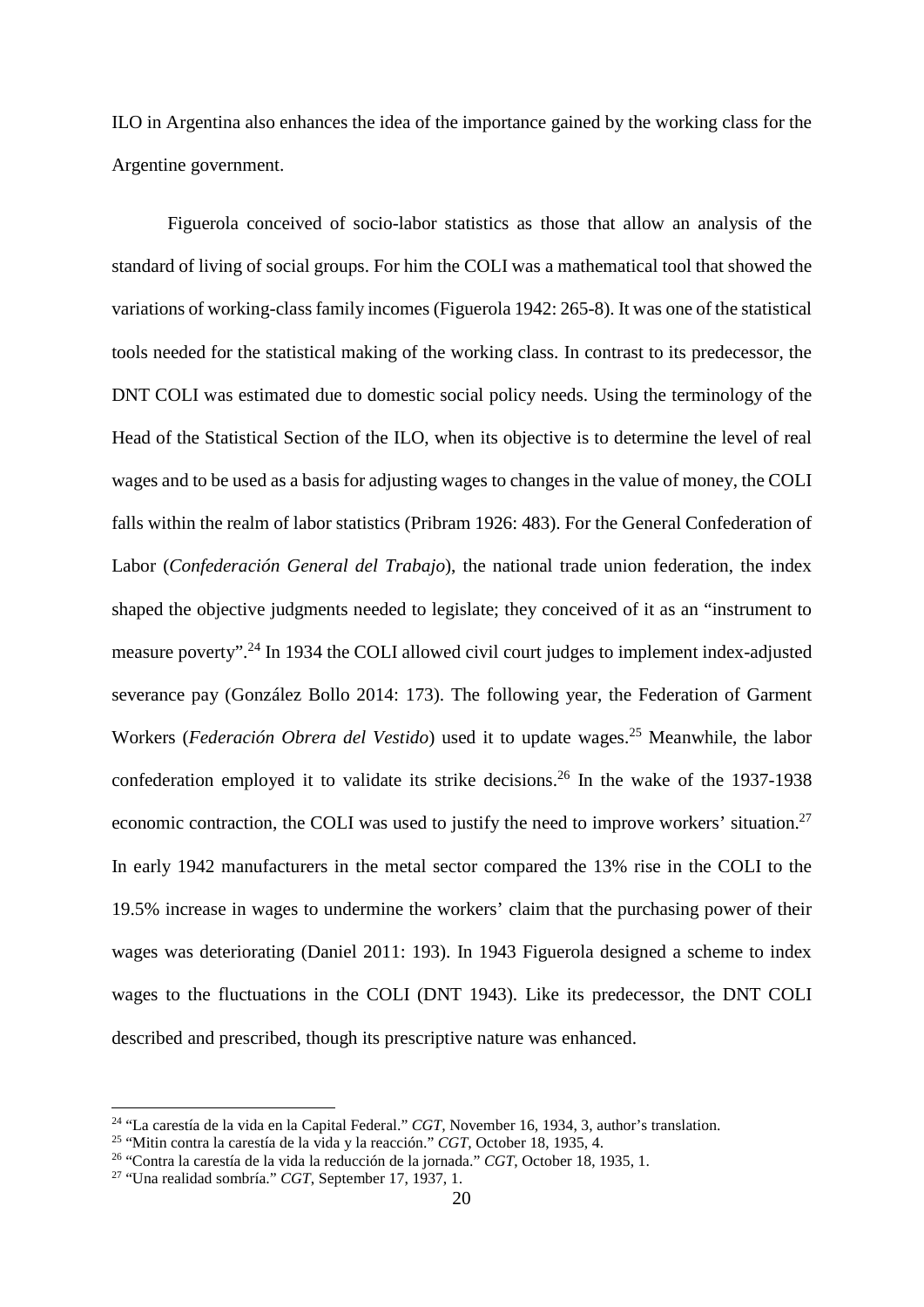The DNT COLI had to overcome the doubts regarding its predecessor. The labor confederation endorsed the DNT COLI from the start, stating that the DNT's work to construct the COLI was carried out "without preconceptions and following a rigorous and predetermined method". For the national trade union federation, the household budget survey on which the index was based was "thorough" and the results "objective",<sup>28</sup> while the COLI provided "scientific proof" of workers' needs.<sup>29</sup> The role played by the labor confederation suggests that a network of actors is necessary to help in the diffusion of a COLI (Desrosières 2014: 357). However, there were still criticisms. Migone's reports to the ILO claimed that the index was criticized by newspapers (ILO, C 2-2-1). He mentioned that Socialist newspaper *La Vanguardia* questioned the correctness of the numbers that it reported and methodology early on, saying that the cost of living had not declined between 1933 and 1935 (ILO, C 2-2-1). A review of the report where the DNT COLI was released compared the official results with the figures obtained by the Railway Union (*Unión Ferroviaria*). It questioned that the index was based on the weights reflecting consumption patterns of the lowest-earning household and that it excluded certain goods. Nevertheless, the piece claimed that the launch of the COLI would encourage analysis and future research (Mestorino 1935). A study from a magazine related to the financial and industrial sectors asserted that the lack of inclusion of several goods led to a superficial index that if used to design laws and economic policy could become "disastrous for humble households".<sup>30</sup> The fact that the COLI was associated with the DNT as an institution rather than with Figuerola as an individual, contributed to its legitimacy. Unlike Bunge, Figuerola's name did not appear in the division's reports even if he wrote them. Due to the endorsement of the labor confederation, the DNT COLI was accepted by the working class. In

<sup>28</sup> "Algo de lo que enseña la estadística sobre el costo de la vida en la Capital Federal." *CGT*, May 3, 1935, 4, author's translation.

<sup>29</sup> "El salario mínimo y el costo de la vida." *CGT*, January 4, 1935, 1, author's translation.

<sup>30</sup> "Estadística equivocada." *Véritas*, December 15, 1936, 25, author's translation.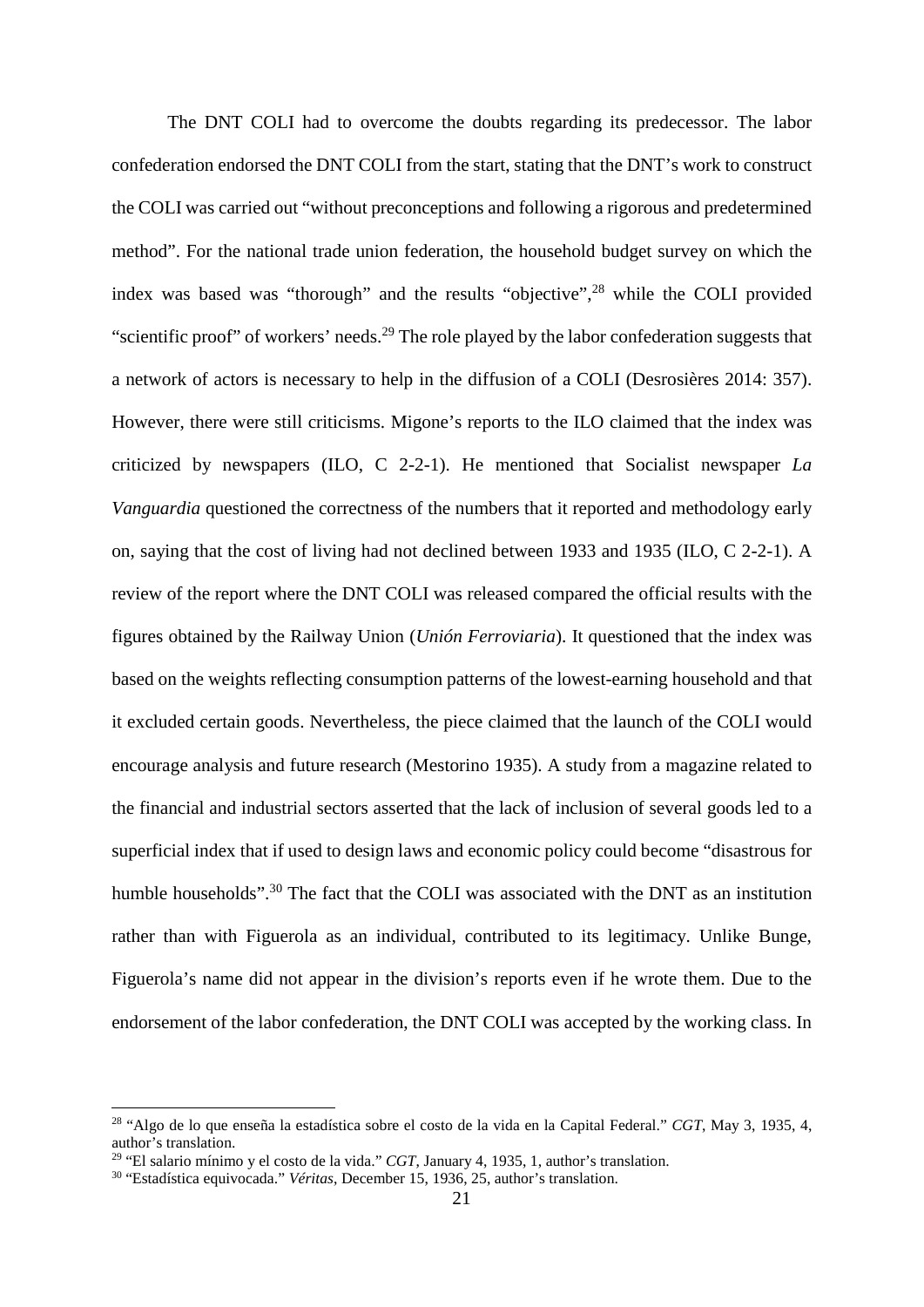Porter's terms, it began to give "direction to the very activities that are being measured" (1995: 45). The Statistics Division's socio-labor statistics made individuals governable. The DNT COLI, in comparison to the Bunge COLI, was trusted. It held as a stable social and political artifact, and with it public policy was designed to consider and benefit the working class.

In February 1935 Migone sent the DNT report where the COLI was launched to the ILO (ILO, T 102/0/2). Hence, the labor organization was able to publish the DNT COLI in the May 1935 issue of the *International Labour Review*. The BLS commented on that report a few months after (*MLS* 1935: 850). These references are an endorsement of the DNT COLI, giving it and Figuerola's work international recognition. This acknowledgment and approval surged from organizations linked to socio-labor statistics because Figuerola had an interest in being acknowledged by them. This must be understood in the wider context of the change in the relationship between Argentina and the ILO, Figuerola's aim to legitimize himself and his work, and the importance he placed on the ILO.

The DNT's report where the COLI was launched stated that, apart from the 1924 publication of the General Bureau of Statistics (where the Bunge COLI was published by the national statistical system), there was no regular series with uniform data to determine a longterm estimate of the cost of living. The report claimed that, with the DNT COLI, the vacuum had ceased to exist. The methodology of the DNT COLI followed openly the resolutions of the second and third International Conferences of Labor Statisticians of the ILO that discussed COLIs and family budget surveys. The Statistics Division aimed to develop a COLI worthy of comparison to its international equivalents. The division relied on the authority of the ILO's statistical conferences to validate its proceedings. The presidential decree of 1932 that encouraged the construction of the COLI, the reference to internationally accepted methodology, the little importance given to previous estimates, and the assertion that the work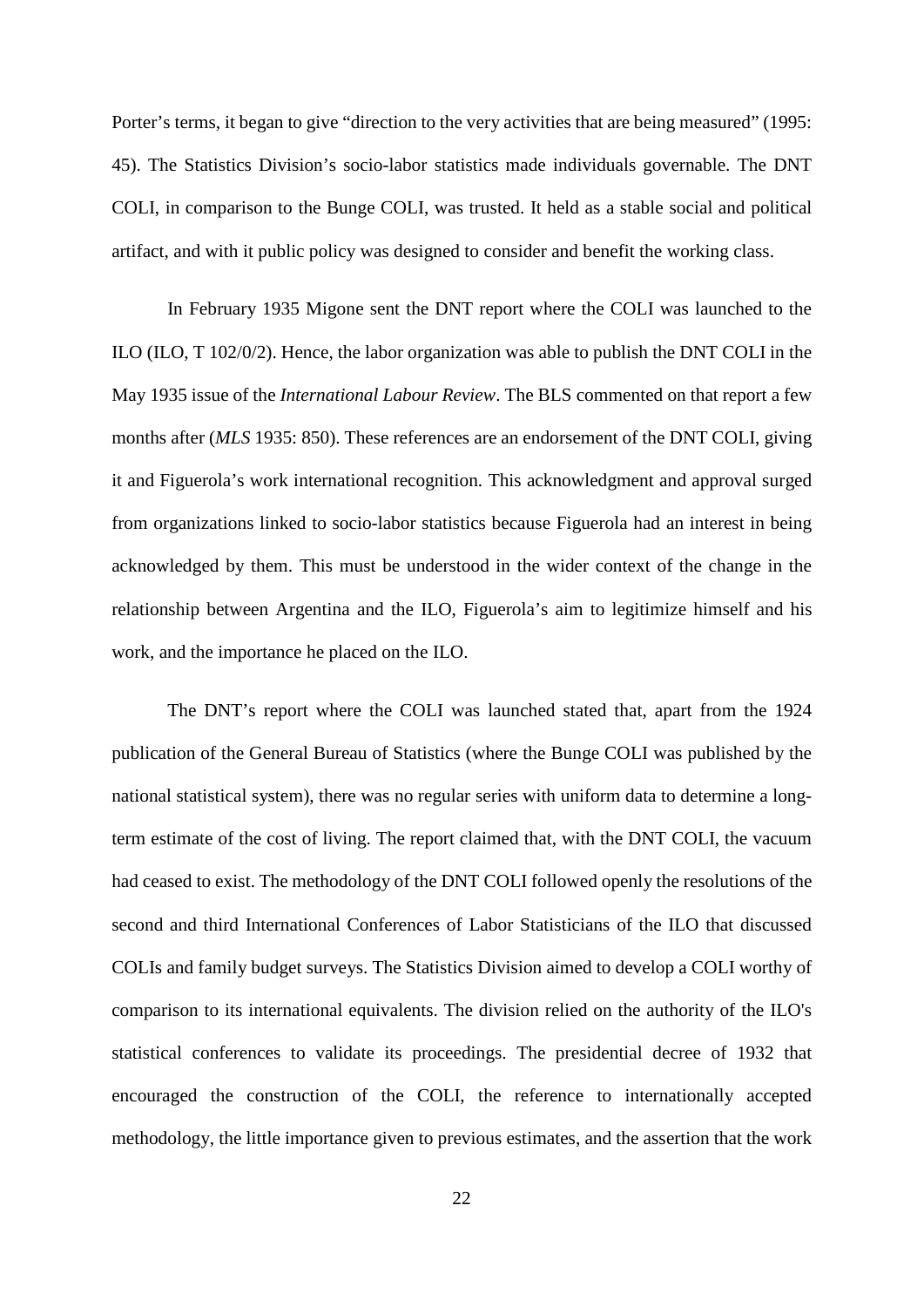carried out by the Statistics Division was successful sent the message that the DNT COLI was something new and a greatly improved version of its predecessor. Aware of the international and national standards and developments, Figuerola was an important asset within the Statistics Division. Similar to Bunge, Figuerola adopted and adapted international guidelines to the local context and circumstances, contributing to the construction of COLIs and economic knowledge.

Figuerola arrived in Argentina with experience as a civil servant and knowledge of the international status quo of socio-labor statistics. Figuerola's awareness of the ILO's increasing relevance and his acquaintance with the contents of its statistical conferences influenced his trajectory as Head of the Statistics Division, the history of this Argentine statistical agency, and the history of the Argentine COLI. Figuerola, like Bunge, believed in the neutrality and objectivity of numbers, as facts that mirrored reality. Under his tenure, the Statistics Division became a regular collector of information on the working class. As manufacturing industry increased its share of gross domestic product, this quantitative information was part of the greater aim of making the working class a social and economic actor, helping to construct a new image of the Argentine nation. Building on Bunge's statistical work and his embryonic macroeconomic vision, socio-labor information helped develop solid arguments about the advantages of providing greater purchasing power to wages as a pillar of an expansionary economic policy. The DNT COLI became a crucial indicator to establish workers' purchasing power, as information on wages was not gathered as systematically. Hence, the elaboration of the DNT COLI, unlike Bunge's index, was encouraged by a presidential decree. The DNT COLI had an administrative/government purpose and objectives; it was an act of government, rather than a mathematical construction linked to private and individual interests. The index became a legitimate and trusted source of political dispute and a basis of objectivity for discourse. The DNT COLI held as a stable social and political artifact because it corresponded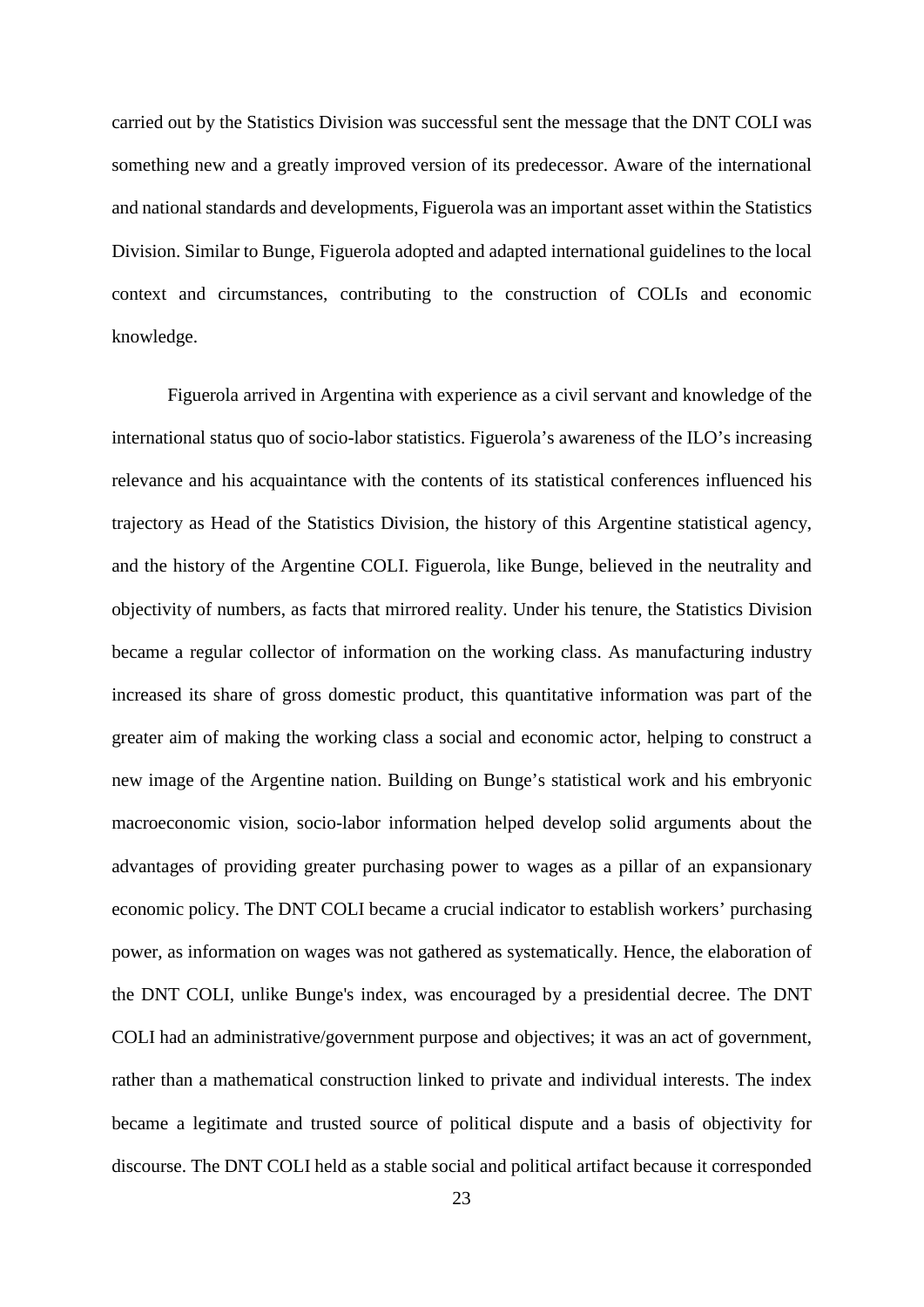with the new ways of thinking, organizing and shaping social relations. It also found a network of allies to diffuse it. These two dimensions correspond to Desrosières' (2014: 355) macrohistorical and micro-sociological dimensions in the analysis of statistics.

# **The Argentine COLI** *vis-à-vis* **its counterparts: shedding light on the history of COLIs**

This section provides an analysis of the context, ideas and uses of the Argentine, British, French, German, and U.S. COLIs during the first half of the twentieth century, particularly the interwar period, with the aim to shed light on the history of COLIs more broadly.<sup>31</sup> The comparison is based on existing research on the British (Searle 2015), French (Touchelay 2014; 2015), German (Tooze 2001), and U.S. (Stapleford 2009) indexes. I argue that the contrast among these COLIs enhances the idea that for COLIs to hold as stable social and political artifacts (Desrosières 1993: 9) they have to have a role within the political economy and that, more importantly, in the first half of the twentieth century such role was closely related to their use as wage adjustment mechanisms. In this process, approval, support and compliance from the working class were crucial.

By the 1920s, Argentina, France, Germany, the United Kingdom, and the United States had released COLIs. In their origins, these indexes were related to World War I, proving how moments of distress advance economic knowledge (Furner & Supple 1990: 24). However, the link between the indexes and the war varied, depending on the way in which the conflict affected each country. The British and U.S. COLIs achieved significance during the conflict, as these countries were among the belligerents. In Argentina and Germany, despite the latter being involved directly in the war, they gained importance after it, in large part due to the way

<sup>&</sup>lt;sup>31</sup> Comparisons regarding the different COLIs methodology and characteristics are found in Lanata Briones (2016: 207-20).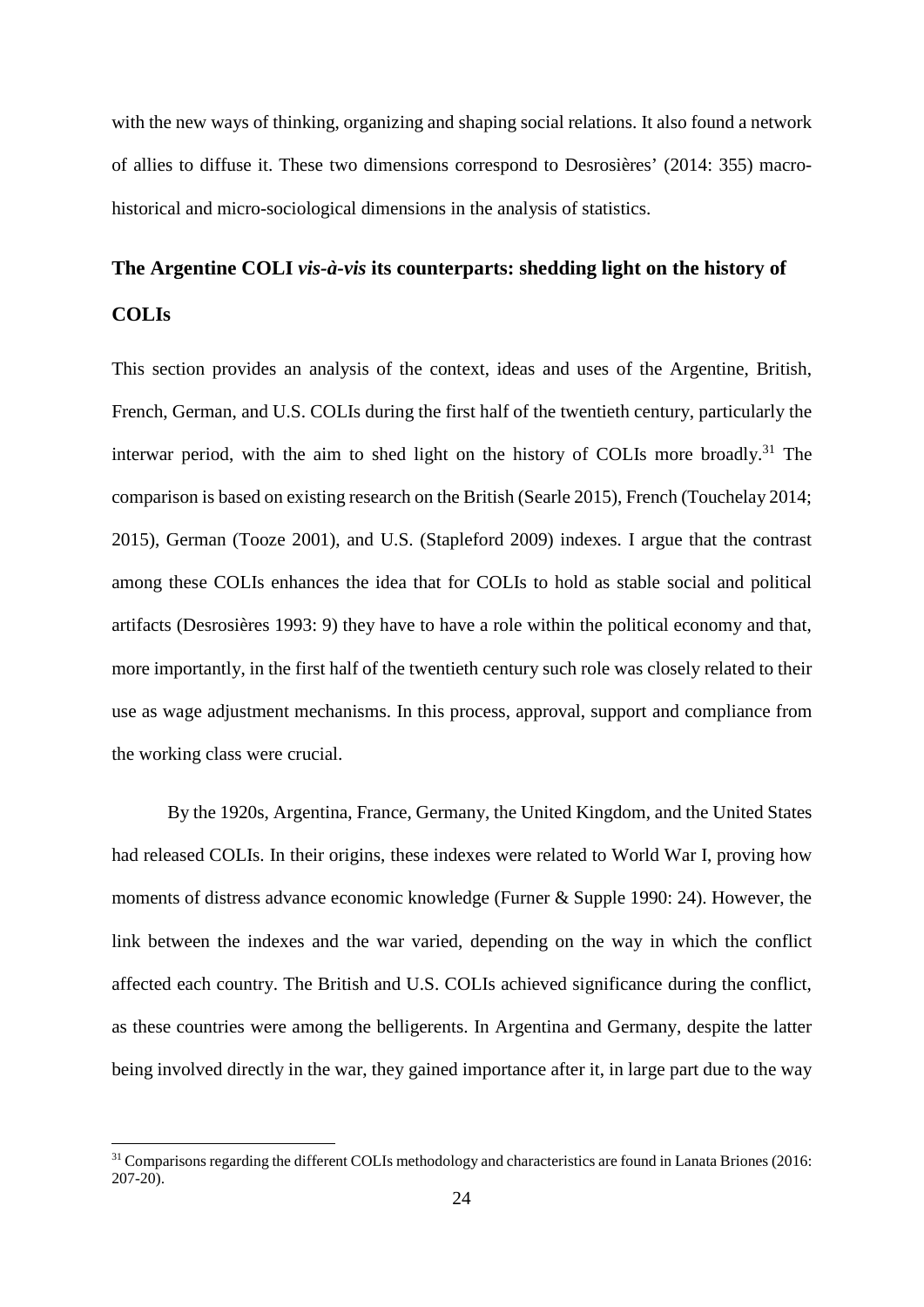the conflict altered each nation. In Germany, war reparations triggered hyperinflation that generated a demand for a frequently updated index. World War I modified the international political economy, so the context in which Argentina's economic and political ruling elite planned to develop its activities changed and a new reality had to be understood. The effect the international conflict had on these indicators confirms the importance of World War I for the history of COLIs.

In Britain, Germany, and the United States, COLIs were initially wage adjustment mechanisms. They shed light on the social question that was leading to increasing industrial unrest. Wages were not adjusted simply to the conditions of an industry, but tied to the cost of living (Hayes 2011: 102). COLIs were produced due to the demands of organized labor. In France, the price index was initially published to calm the anger of housewives who complained about price increases (Touchelay  $2015: 136$ ).<sup>32</sup> These indexes were developed because of domestic needs in highly industrialized countries. However, at that time, they were not a priority for statistical systems. For example, their relevance in Britain and the United States faded once World War I was over (Searle 2015: 149-150; Stapleford 2009: 11-12). Despite the similarities in their use, they were elaborated by different agencies: the British COLI by the Labour Bureau of the Board of Trade; in the United States by the BLS; the French index by *Statistique Générale de la France* (the country's statistical agency at the time); and in Germany through joint efforts of the Reich Statistical Office and the Labor Ministry. This reflected the differences in the characteristics of the national statistical systems and thus the needs of society and the state. As Stapleford (2009: 76) explains, data on prices in the United States began to be published when the BLS realized its role as monitor and facilitator of industrial relations. This function and the relevance of the COLI gained significance as time

<sup>&</sup>lt;sup>32</sup> Wage adjustment in France was determined at a regional level at that time. Thus, the price index was not used for this purpose (Touchelay 2014: 120).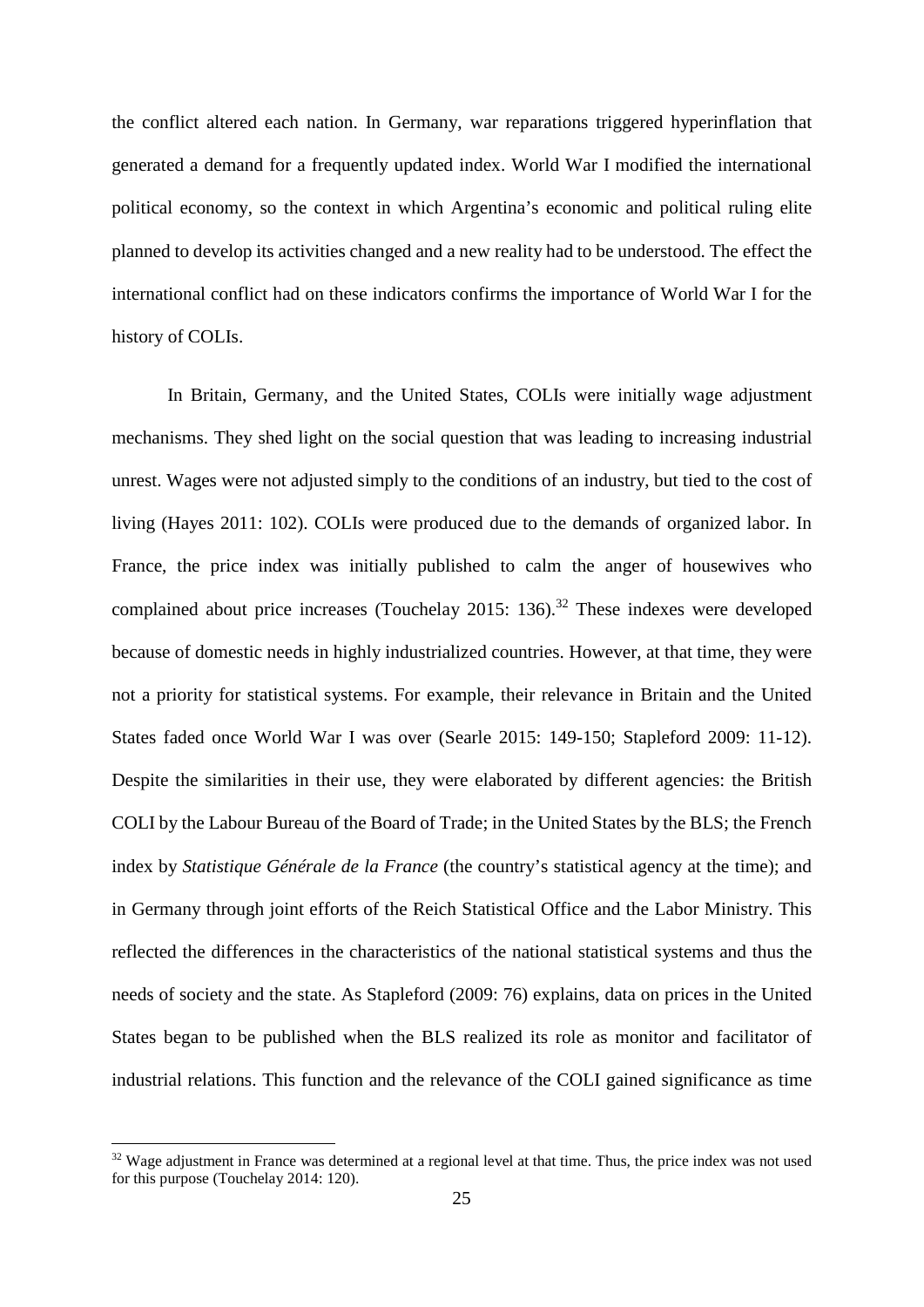passed. For Touchelay (2014: 120), the French price index became more relevant once price and wage policy was nationalized. On the other hand, Argentina, a country that in the 1910s and 1920s was scarcely industrialized, needed statistical instruments to understand and make governable the changing economic situation, leading, in turn, to an embryonic macroeconomic vision that enhanced the role of national industry. However, as the reader can recall, Bunge's claim for industrialization was not shared by the political and economic ruling elite, who aimed at maintaining the outward-looking, export-led economic strategy pursued since the 1880s. Economic knowledge is constructed upon and contributes to produce representations "about social organization, legitimate governance practices, and understandings of national identity" (Fourcade 2009: 20). These views have to be widely shared across society for the elements of this knowledge to be perceived as legitimate and to hold as stable social and political artifacts, something that did not happen with the Bunge COLI. Wage adjustment and the social question were crucial in the design and trajectory of the DNT COLI. In fact, the idea of the DNT as mediator between capital and labor appeared in the prologue of the report where the DNT COLI was published. As suggested, this related in part to the changing relationship between Argentina and the ILO that began in the 1930s, but mainly it was a consequence of increasing urbanization, industrialization and, consequently, the existence of a working class that could articulate its demands through the labor confederation, which supported and diffused the COLI from the start. The DNT COLI was developed to deal with domestic matters.

With respect to the periodization of the COLIs, the Argentine index followed a similar path to its counterparts from Germany and the United States. While World War I provided an initial boost, the changes triggered by the Great Depression were the major turning point in the history of the indexes, although with national nuances. In all cases, the Depression was an essential prelude to the index's role as a fundamental variable in economic analyses. The Argentine DNT and its Statistics Division gained substantial importance during the 1930s,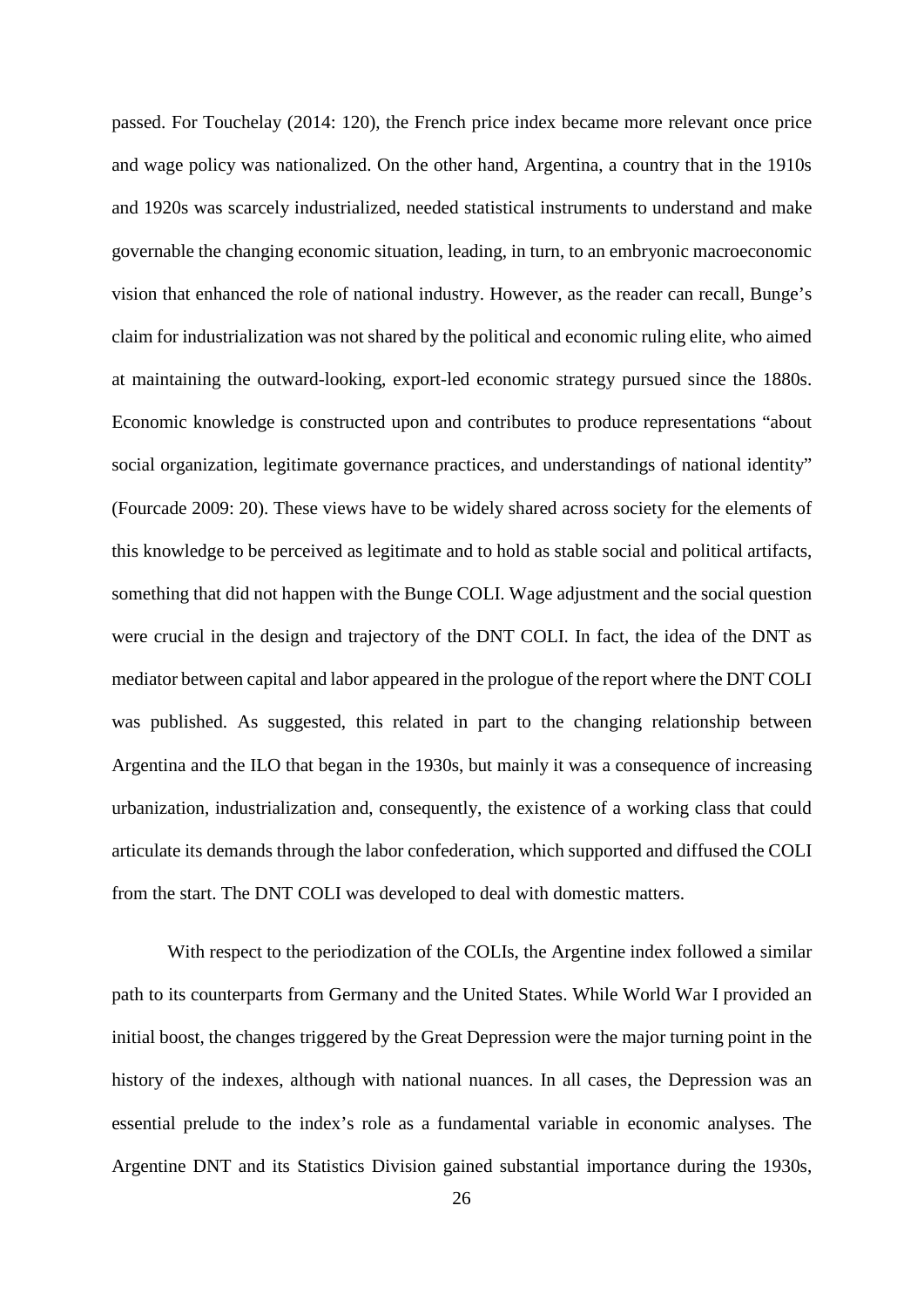particularly in comparison to previous years. Unlike the BLS (Stapleford 2009: 149, 167-9), the DNT was still at that time a "closed stronghold" that collected statistics (Fayt 1967: 96, author's translation). Tooze (2001: 153-4) suggests that the German *Reichsindex*, affected by the shifts that the German statistical system experienced in the 1930s, was able to withstand the criticisms that had previously been a weakening factor. There were substantial differences between the two periods, however. Before the turning point, the idea of cost of living generally implied studying family expenditures and living conditions, which resulted in fairly simple indexes where food items predominated (Stapleford 2009: 69). Their elaboration and regular update were subject to the availability of financial resources (Touchelay 2015: 136). In Germany and the United States, from the 1930s onwards, COLIs gained a more economic meaning linked to the under-consumption argument. In Argentina in the 1930s, the study of family expenditures and living conditions was reinforced. Since there was insufficient pressure for a rule-governed system to regulate wages, the index became a well-established indexation mechanism with the same scope as in other countries in the 1960s and 1970s (Daniel & Lanata Briones 2019: 132).

Stapleford demonstrates that theoretical and academic discussions about the significance of COLIs intensified after World War I, mainly in Britain and in the United States. The debate, which heavily influenced both indexes, was triggered by the increasing financial implications that COLIs had in arbitration and collective bargaining agreements, and to the changes in consumption patterns generated by conflict (Stapleford 2009: 99-118; Searle 2015: 151). Bunge and Figuerola adopted concepts, knowledge and practices from the international arena and adapted them to the local context and to their own understanding of the Argentine situation. Debate on how to produce COLIs was absent in Argentina at this time. Even practical discussions did not take place (Lanata Briones 2016: 213). Figuerola was aware of the importance the ILO was attaining and included its guidelines to legitimize all his statistical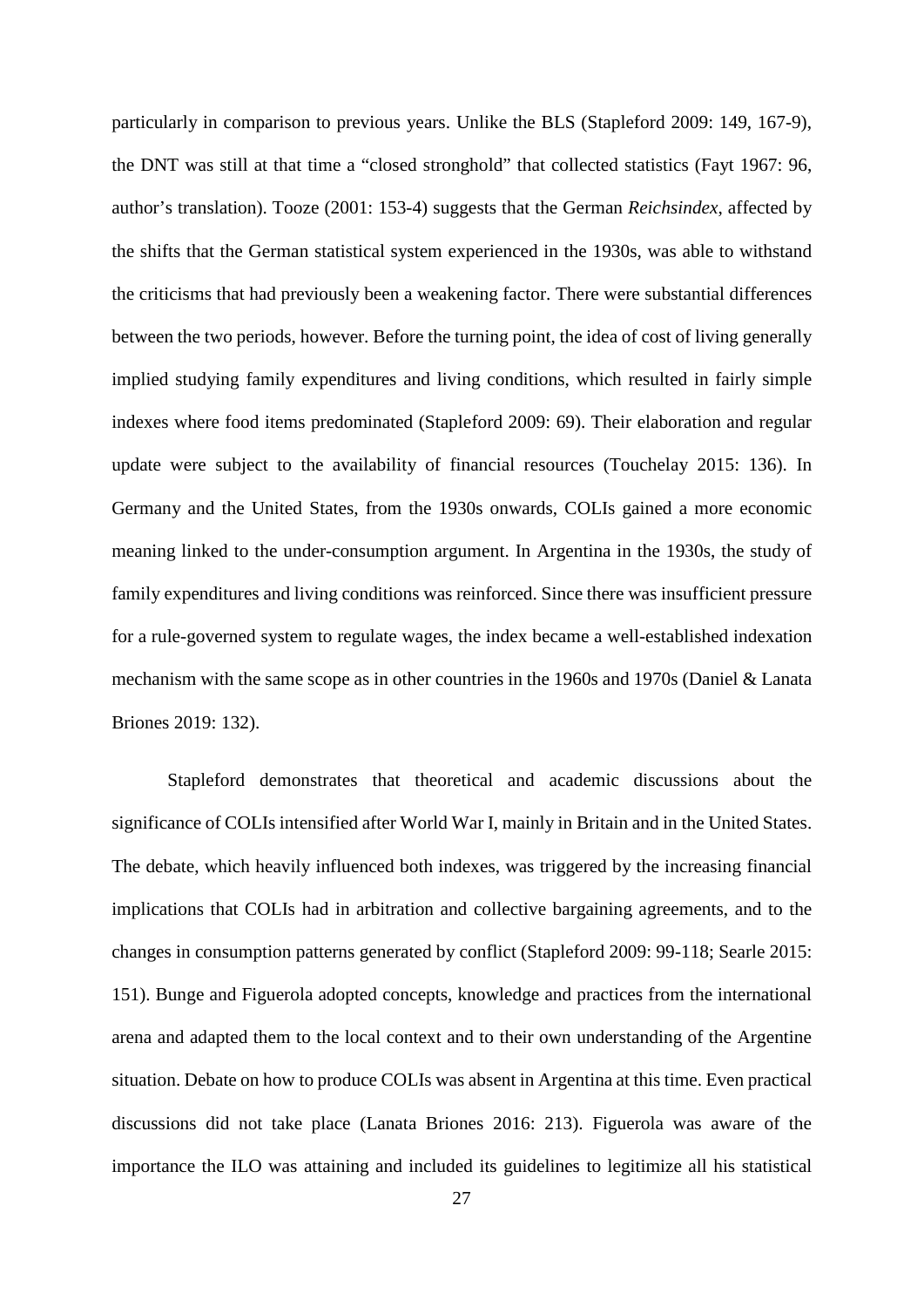work at the Statistics Division. Hence, Argentina incorporated ILO vocabulary in its reports, which seems to be less relevant in Britain and the United States. These two countries focused much more on internal discussions. However, Argentina always aimed, at least in its discourse, to generate standardized statistics. Thus, despite international developments, national context and particular individuals' aims and knowledge influenced economic knowledge in general and the history of national COLIs in particular.

In its origins, the Argentine COLI had a different initial trajectory *vis-à-vis* its counterparts from Western Europe and the United States. This trajectory suggests that for COLIs to hold as stable social and political artifacts they have to have a clear function within the political economy (Stapleford 2009: 60). In the first half of the twentieth century, COLIs were wage adjustment mechanisms, while state agencies were mediators between capital and labor. Early in their history, COLIs had to be perceived as a neutral and objective means to foster the rationalization of labor relations. As individuals recognize and define themselves through figures (Hacking 1990: 3-6), approval, support and compliance from the working class was crucial. A political space that generates a space of common measurement must be created, to make things that hold as stable social and political artifacts (Desrosières 1993: 9). In their beginnings, COLIs that held were closely related to the working class. As the Argentine case study shows, COLIs were a key instrument in the making of the working class. The analysis of the two Argentine indexes and the comparison with its counterparts also implies that, consequently, they must have been triggered by domestic, rather than international, needs.

## **Conclusion**

In their origins, COLIs were designed according to the availability of data, the aims set by their designers, the context in which they were produced, their expected uses, and political and practical decisions. Going beyond the valuable insights of Searle, Touchelay, Tooze, and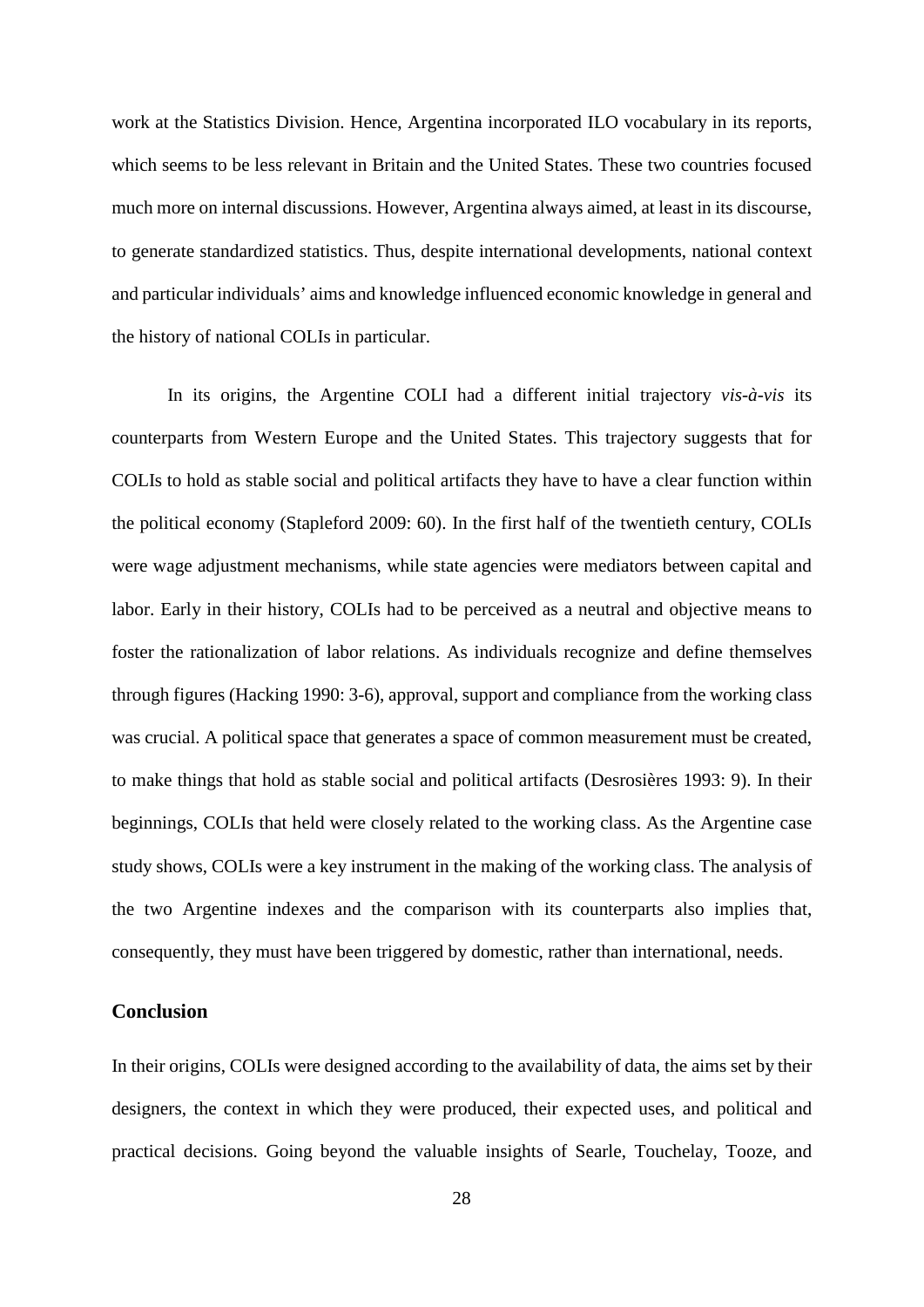Stapleford for the British, French, German, and U.S. COLIs, this article analyzed the ideas and objectives of the men behind the first two Argentine COLIs with the aim to enhance the existing knowledge on the history of COLIs more generally and Argentina's in particular. The general contribution follows Fourcade's (2009: 14) idea that understanding how economic knowledge was initially organized is crucial to comprehend long-term trajectories. The particular contribution is of relevance considering the importance the indicator has within Argentina, and the recent questionings the index has experienced.<sup>33</sup> This enhances Jerven's  $(2014: 4)$  notion that examining the origins of statistics is of great importance to understand current trends.

The analysis of public statistics generates knowledge of the political economy and depicts how states changed over time (Jerven 2014: 4). Until 1932, Argentine public statistics standardized demographic, economic and socio-labor indicators providing evidence to the ruling elite in order to sustain agricultural export-led growth. Several changes occurred in the 1930s, fostered by urbanization, industrialization and an increasing presence of the state within the economy. The documentation of the worker was deepened, rendering a representation of an empirical worker, and making the Argentine industrial working class. Within the *fábrica*, tasks, capacities and objectives adapted to the changing social, political and economic context to generate economic and statistical knowledge (Fourcade 2009).

From the outset, the first two estimates of the Argentine COLI were worthy of comparison to others largely due to the indexes' traits as well as the knowledge and aims of the statisticians that constructed it. This paper depicts how the two Argentine COLIs had both similar and unique characteristics when contrasted to international counterparts at different points in time. There is no doubt that economic knowledge had distinctive trajectories in each country. Alejandro Ernesto Bunge conceived of the economy as a national entity and believed

<sup>&</sup>lt;sup>33</sup> Between 2007 and 2015, the official price index ceased to be the sole reference of Argentina's inflation (Daniel & Lanata Briones 2019).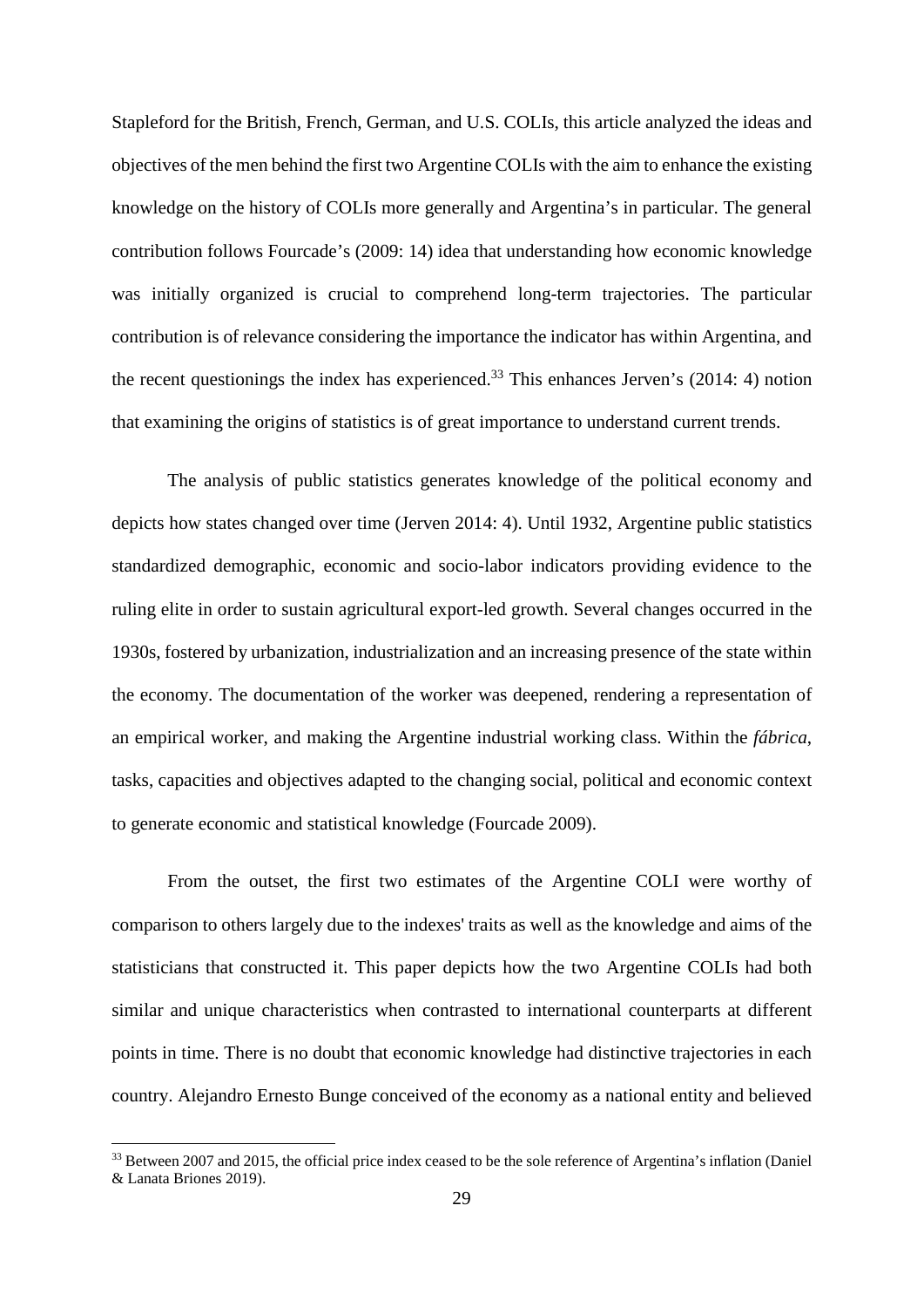that facts, which can take the form of statistics, were needed to analyze the economy and develop policy recommendations. He knew that he needed a statistical toolbox to portray and convey his ideas. However, his vision about how the scarcely industrialized Argentine economy should function differed greatly from that of the political and economic ruling elite. Because of this and also due to his personal connections, the Bunge COLI did not hold as a stable artifact and ceased to be published for several years. The DNT COLI, on the other hand, contributed toward the statistical making of the working class, and its trajectory was influenced by the connections between the Spaniard Figuerola and the ILO. The idea set out in the report where the DNT COLI was published was that the index should contribute towards establishing social justice. The DNT COLI mirrors the initial use of these indexes identified by Hayes (2011: 99): providing a scientific foundation for the resolution of problems of social order by stabilizing and mediating capitalist class relations. This use can surge when a country is relatively industrialized or in that economic path, as Argentina was in 1930s. The change in the COLI could be considered a step back in the history of the Argentine indicator, in terms of how Hayes and Tooze conceive the history of these indexes. However, it was a great step forward as the index was published uninterruptedly between 1935 and 2007 by the national statistical system, and the official Argentine price index was (relatively) trusted by society. Hence, the history of the Argentine COLI during the first half of the twentieth century shows that for a COLI to hold as stable social and political artifact, it should not only be embedded within the political economy; a connection between the COLI and industrial relations had to exist. In particular, the COLI needed to have a role in the formation of the working class as a visible object for policy intervention.

The comparison between the different national estimates neatly depicts how the cost of living is an intangible concept, "with several possible meanings, an ambiguity not eliminated by turning it into an index number" (Stapleford 2009: 183). In contrast to Argentina, the BLS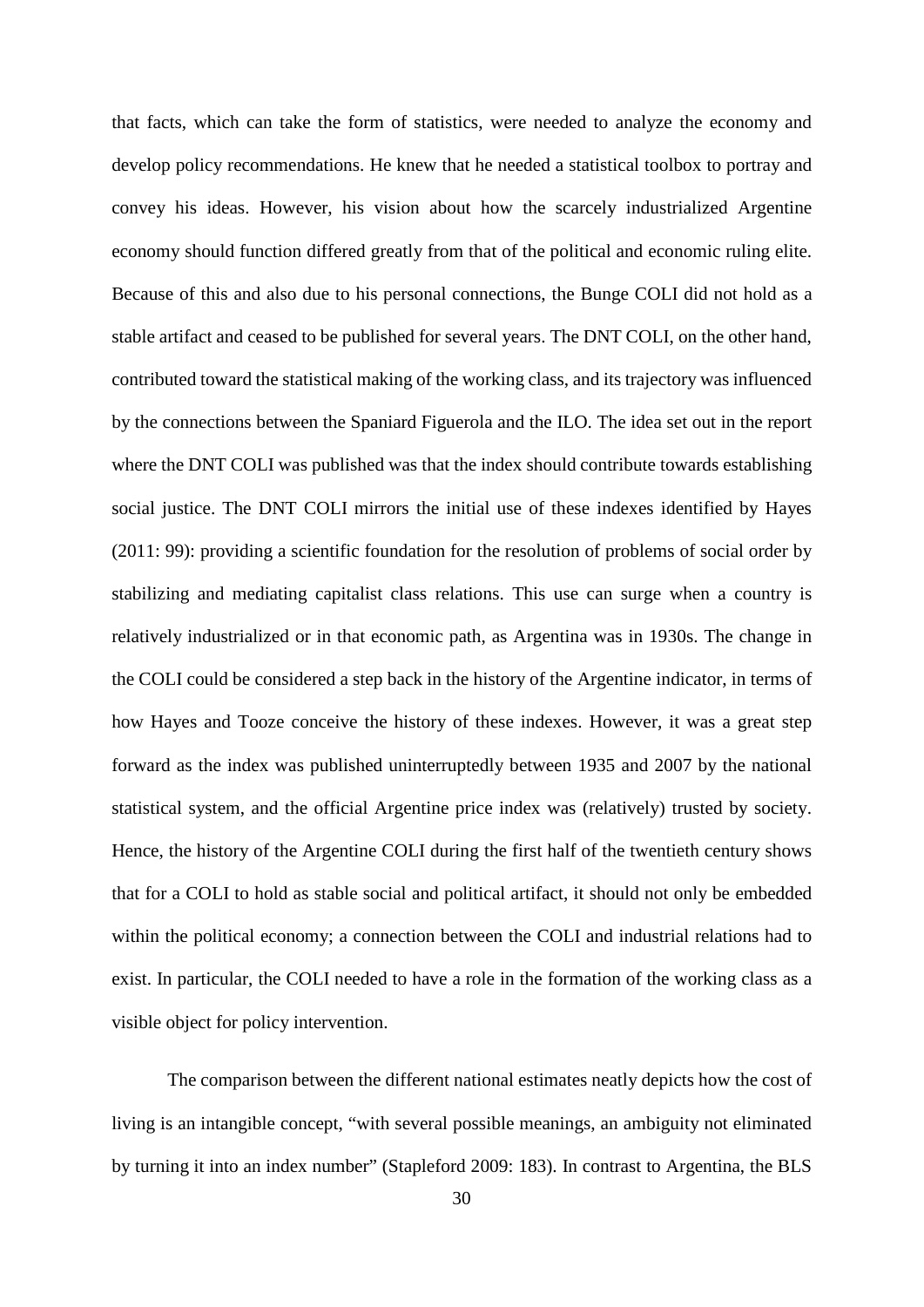and the British Ministry of Labour did not need to follow ILO guidelines for their indexes to be legitimate, given that these countries generated much of the debate. In the 1920s and 1930s the legitimacy the ILO had or aimed to have regarding socio-labor statistics seems, therefore, to have been important only for countries with relatively weak statistical systems.

Throughout the first half of the twentieth century, the British, French, German, and U.S. COLIs were subject to criticism and had problems; so did the Bunge and the DNT indexes. Indexes were questioned by different sectors and for different reasons. Criticisms arose both from labor as well as from employers, as the two were involved in wage negotiations. These disapprovals existed partly because no statistical agency or individual behind the estimate got it right and had all the answers from the beginning. It is clear that the history of these indexes is not one of linear progress (Lanata Briones 2016; Touchelay 2014). Why was the history of these national COLIs subject to progress with setbacks rather than continuous, linear development? Inflation can be thought, defined and quantified in different ways (Desrosières 2014: 352). These differences are not only technical but have historical, political and sociological significance. Notwithstanding their aim to be rational, objective and neutral, price indexes as statistics and as economic knowledge had to adjust to the context and to national intellectual traditions to be translated into policy instruments and policy. Their trajectory was dependent both on statistical and theoretical developments, as well as on political, economic and social circumstances. For statistics to hold as stable social and political artifacts, they must be trusted and perceived as legitimate. Legitimacy, trust and relevance are not gained automatically; they are constructed, like numbers.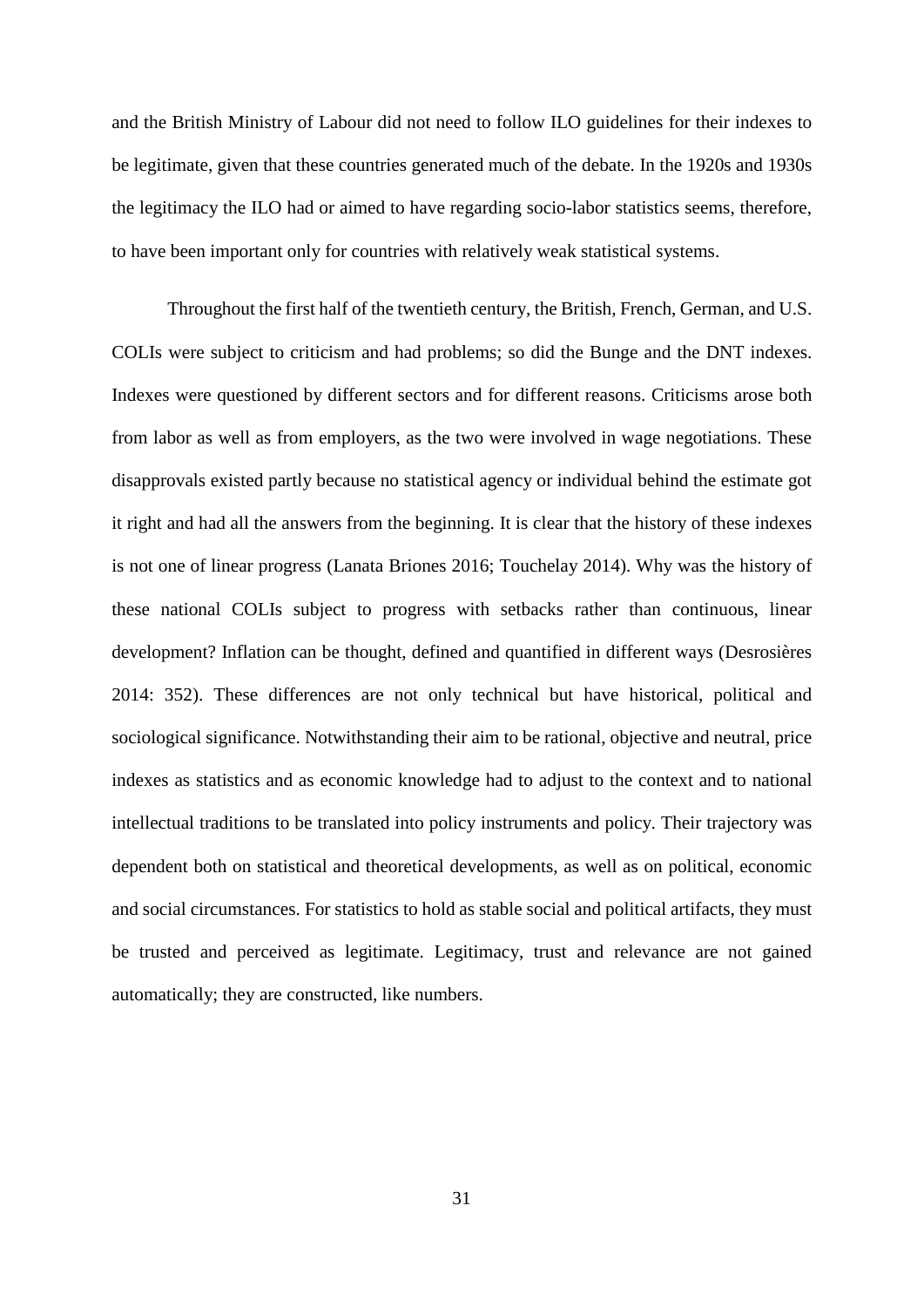## **References**

Alonso, William and Paul Starr eds. 1987. *The Politics of Numbers*. New York: Russell Sage Foundation.

Amaral, Samuel. 1988. "El descubrimiento de la financiación inflacionaria. Buenos Aires, 1730-1830." *Investigaciones y Ensayos* 37: 379-418.

Anderson, Margo. 1988. *The American Census: A Social History*. New Haven: Yale University Press.

Asiain, Andrés. 2014. "Alejandro Bunge (1880-1943). Un conservador defensor de la independencia económica y la soberanía nacional." *Revista Ciclos* 42/43: 83-102.

Barbero, María Inés and Fernando Rocchi. 2003. "Industry." In *A New Economic History of Argentina*, 261-94. Cambridge: Cambridge University Press.

Belini, Claudio. 2006. "El grupo Bunge y la política económica del primer peronismo, 1943- 1952." *Latin American Research Review* 41 (1): 27-50.

*Boletín Informativo del Departamento Nacional de Trabajo (BIDNT)*. 1933. "Costo de la vida. Reglas para proceder a la investigación del costo de la vida de la población obrera. Encuesta básica y rectificaciones periódicas." 15 (163): 3548-52.

\_\_\_\_\_ . 1934a. "Organismos del trabajo." 26 (177-178): 4035.

\_\_\_\_\_ . 1934b. "Estadística. Decreto N°50720 modificando el artículo 8° del decreto de enero de 1913, reglamentario de la ley 8999-Reorganización de los servicios de Estadística del trabajo." 26 (177-178): 4032-5.

Bunge, Alejandro E. 1918. "Costo de la vida en la Argentina, de 1910 a 1917." *Revista de Economía Argentina* 1 (1): 39-63.

\_\_\_\_\_. 1919. "Costo de la vida en la Argentina. Sus variaciones de 1910 a 1918." *Revista de Economía Argentina* 3 (16): 309-32.

\_\_\_\_\_. 1920. *The Coefficient of Money Correction: The Use of Index Numbers in the Determination of Fluctuations in the Purchasing Power of Money*. Washington D.C.

Curtis, Bruce. 2001. *The Politics of Population: State Formation, Statistics, and the Census of Canada, 1840-1875*. Toronto: University of Toronto Press.

Crovetto, Norberto and Nicolás Zeolla. 2019. "La crítica a la teoría clásica de las ventajas comparativas y los orígenes del pensamiento propio. Un análisis de las raíces del estructuralismo latinoamericano." *Revista Ciclos* 29 (50): 111-132.

Daniel, Claudia. 2011. "L'objetivation des risques, le langage des certitudes. Les statistiques du travail en Argentine pendant le période 1930-1943." *Sociologie et Sociétés. La statistique en action* 43 (2): 177-200.

\_\_\_\_\_. 2012. "Una escuela científica en el Estado. Los estadísticos oficiales en la Argentina de entreguerras." In *Los saberes del estado*, 63-102. Buenos Aires: Edhasa.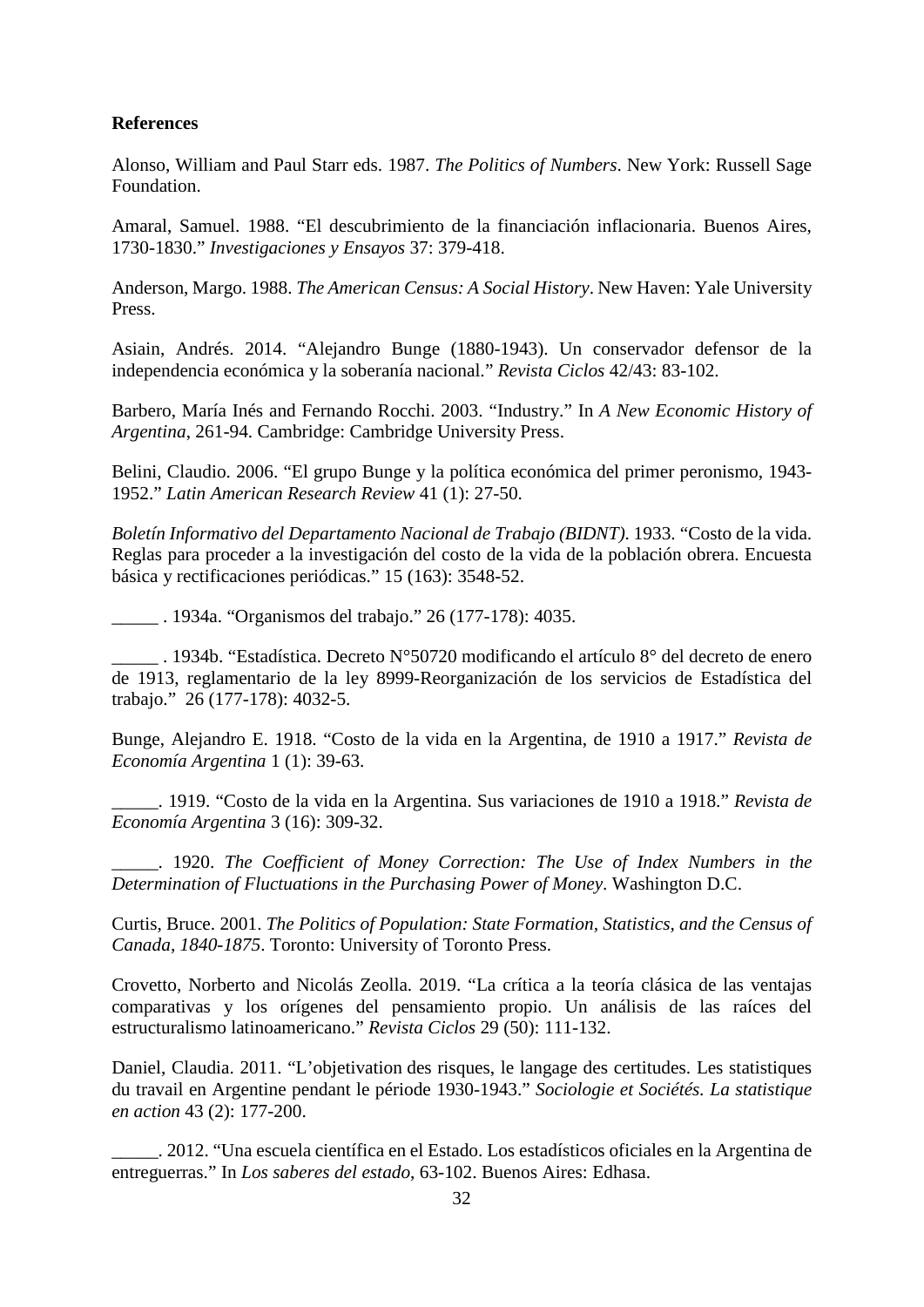and Cecilia T. Lanata Briones. 2019. "Battles over numbers: the case of the Argentine consumer price index (2007-2015)." *Economy and Society*, 48 (1): 127-151.

Delgado, Jorge. 1992. *Hispanoamérica en el siglo XX*. Madrid: Ediciones Rialp.

Departamento Nacional de Trabajo (DNT). 1935. "Costo de la vida. Presupuestos familiares. Precios de artículos de primera necesidad. Índices del costo de la vida." *Investigaciones Especiales*. *Serie C* 1.

\_\_\_\_\_. 1943. *Adaptación de salarios a las fluctuaciones del costo de la vida. Problemas que suscita. Normas de aplicación práctica*. Buenos Aires.

Desrosières, Alain. 1993. 1998. *The Politics of Large Numbers: A History of Statistical Reasoning*. Cambridge: Harvard University Press.

\_\_\_\_\_. 2014. "Statistics and Social Critique." *Partecipazione e Conflitto* 7 (2): 348-59.

Dirección General de Estadística de la Nación (DGEN). 1917. *El intercambio económico de la República Argentina en 1916*. Buenos Aires.

\_\_\_\_\_. 1924. *El costo de la vida y el poder de compra de la moneda.* Buenos Aires.

De Imaz, José Luis. 1974. "Alejandro E. Bunge, economista y sociólogo." *Desarrollo Económico* 55: 545-67.

Díaz Alejandro, Carlos F. 1970. 1983. *Ensayos sobre la historia económica argentina*. Buenos Aires: Amorrortu.

Falcoff, Mark. 1982. "Economic Dependency in a Conservative Mirror: Alejandro Bunge and the Argentine Frustration, 1919-1943." *Inter American Economic Affairs* 4 (35): 57-75.

Fayt, Carlos. 1967. *La naturaleza del Peronismo*. Buenos Aires: Viracocha.

Fernández López, Manuel. 1994. "La estabilidad monetaria: Fisher, Bunge y Prebisch." *Anales de la Asociación Argentina de Economía Política* 3 (29): 665-75.

Figuerola, José. 1942. *Teoría y métodos de estadística del trabajo.* Buenos Aires: Editorial Labor.

Fisher, Irving. 1922. *The Making of Index Numbers: A Study of Their Varieties, Tests and Reliability*. Cambridge: Houghton Mifflin Company.

Fourcade, Marion. 2009. *Economists and Societies. Discipline and Profession in the United States, Britain, and France, 1890s to1990s*. Princeton: Princeton University Press.

Furner, Mary O. and Barry Supple. 1990. "Ideas, Institutions, and State in the United States and Britain: An Introduction." In *The State and Economic Knowledge. The American and British Experiences*, 3-39. Cambridge: [Woodrow Wilson Center Press.](http://admin.cambridge.org/academic/subjects/history/american-history-general-interest/series/woodrow-wilson-center-press)

Gerchunoff, Pablo and Héctor Aguirre. 2006. "La economía argentina entre la gran guerra y la gran depresión." *Serie Estudios y Perspectivas* 32.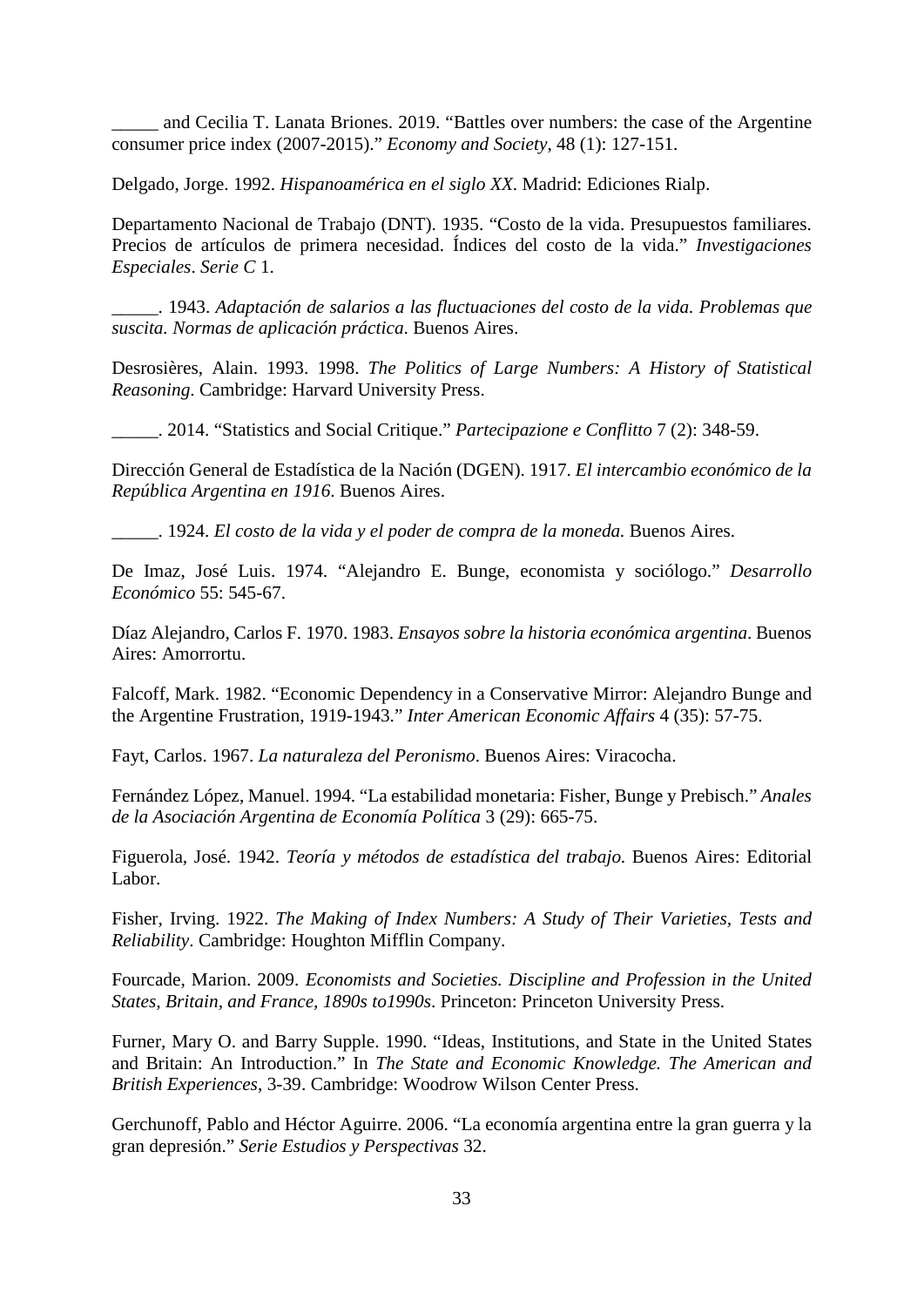González Bollo, Hernán G. 1999. "Ciencias social y sociografía estatal. Tras el estudio de la familia obrera porteña, 1899-1932." *Estudios Sociales* 16.

\_\_\_\_\_. 2002. "Estado, cuestión social e investigación social en Argentina: la indagación del mundo obrero por el aparato estadístico, 1895-1945." Paper presented at the XIII Congress of the International Economic History Association, Buenos Aires, 22-26 July 2002.

\_\_\_\_\_. 2004. "Alejandro Ernesto Bunge: ideas, proyectos y programas para la Argentina postliberal (1913-1943)." *Revista Valores en la Sociedad Industrial* 22 (61): 61-74.

\_\_\_\_\_. 2007. *La estadística pública y la expansión del estado argentino: una historia social y política de una burocracia especializada (1869-1947)*. PhD diss., Universidad Torcuato Di Tella.

\_\_\_\_\_. 2012. *La teodicea estadística de Alejandro E. Bunge (1880-1943)*, Buenos Aires:Imago Mundi.

\_\_\_\_\_. 2014. *La fábrica de las cifras oficiales del Estado argentino (1869-1947)*. Buenos Aires:Universidad de Quilmes.

Grimmer-Solem, Eric. 2003. *The Rise of Historical Economics and Social Reform in Germany 1864-1894*. Oxford: Oxford University Press.

Hacking, Ian. 1990. 2010. *The Taming of Chance*. Cambridge:Cambridge University Press.

Hayes, Matthew. 2011. "The Social History of Quantifying Inflation: A Sociological Critique." *Journal of Economic Issues* 65 (1): 97-111.

Hoover, Kevin D. and Michael Dowell. 2002. ["Measuring Causes: Episodes in the](http://public.econ.duke.edu/~kdh9/Source%20Materials/Research/10.%20Measuring%20Causes.pdf)  [Quantitative Assessment of the Value of Money.](http://public.econ.duke.edu/~kdh9/Source%20Materials/Research/10.%20Measuring%20Causes.pdf)" *History of Political Economy* 33 (Annual Supplement): 137-161.

Inter-American Statistical Institute (IASI) (1947). *Bibliography of Selected Statistical Sources of the American Nations*. Washington DC.

International Labour Organization (ILO). 1925. "Methods of Compiling Cost of Living Index Numbers: Report Prepared for the Second International Conference of Labour Statisticians." *Studies and Reports, Series N* (Statistics) 6.

\_\_\_\_\_. 1931. *The International Labour Organisation. The First Decade*, London: ILO.

*International Labour Review (ILR)*. 1924. "The International Conference of Labour Statisticians." 9 (1): 3-26.

\_\_\_\_\_. 1927. "Statistics." 15 (1): 119-25.

Irigoin, Alejandra. 2000. "Inconvertible paper currency: Inflation and economic performance in early 19th century Argentina." *Journal of Latin American Studies* 33 (2): 333-359.

Jany-Catrice, Florence. 2018. "Conflicts in the Calculation and Use of the Price Index: The Case of France." *Cambridge Journal of Economics* 42 (4): 963–86.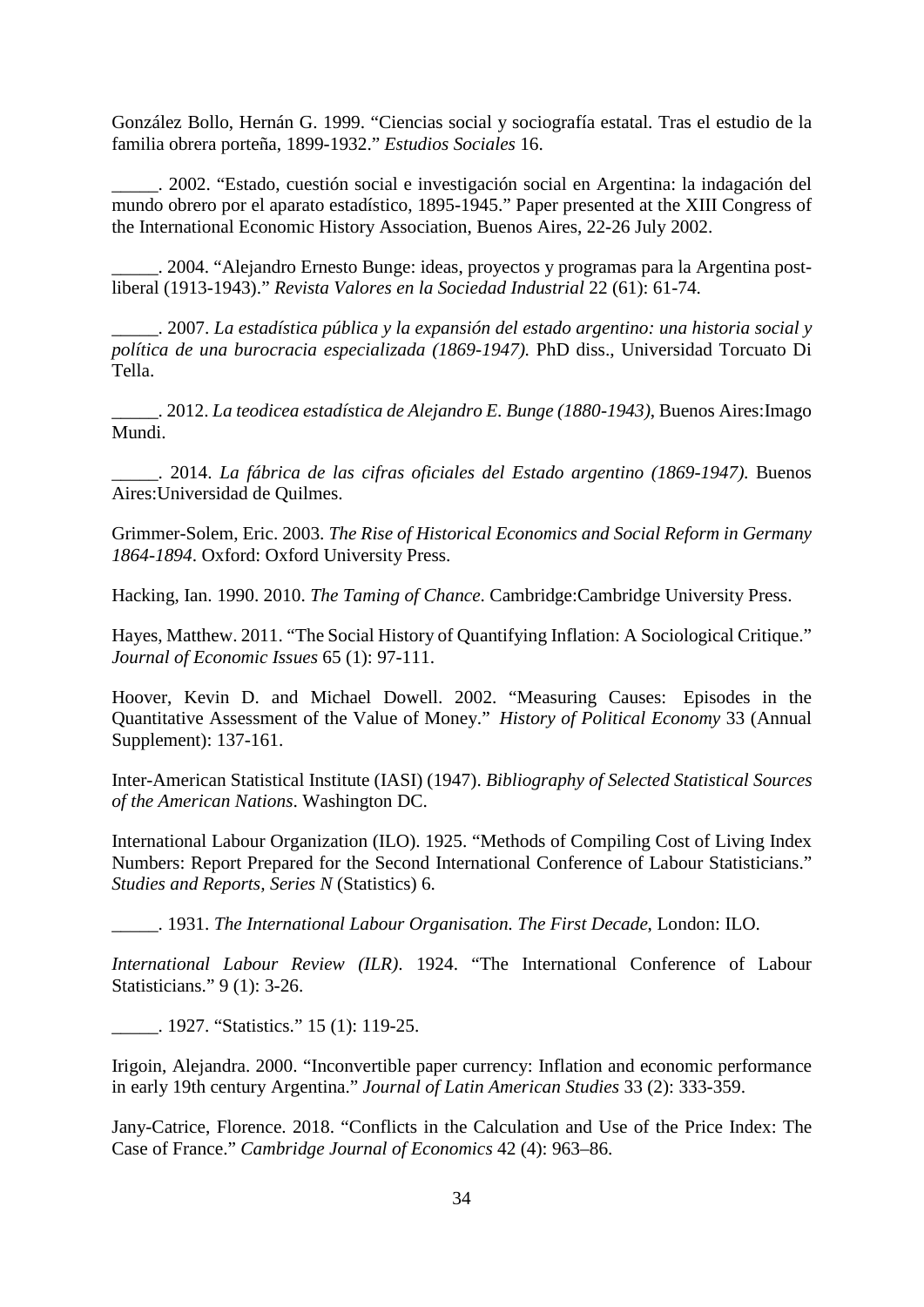Jerven, Morten. 2014. "Measuring African development: past and present." *Canadian Journal of Development Studies* 35 (1): 1-8.

Kuntz-Ficker, Sandra and Agustina Rayes. 2017. "The Contribution of Argentine Exports to the Economy, 1875-1929." In *The First Export Era Revisited. Reassessing its contribution to Latin American economies*, 39-74. London: Palgrave.

Lanata Briones, Cecilia T. forthcoming. "Una nueva estimación del índice del costo de vida, Argentina 1912-1932." *Boletín del Instituto de Historia Argentina y Americana Dr Emilio Ravignani*.

\_\_\_\_\_. 2016. *Constructing Public Statistics: The History of the Argentine Cost of Living Index, 1918-1943.* PhD Thesis, London School of Economics and Political Science. <http://etheses.lse.ac.uk/3319/>

Llach, Juan J. 1985. *La Argentina que no fue*, Buenos Aires:IDES.

Loveman, Mara. 2014. *National Colors: Racial Classification and the State in Latin America*. New York:Oxford University Press.

Lucchini, María Cristina et al. 2000. "El pensamiento industrialista argentino en el período de entreguerras-el estudio de un caso: la influencia de List en Bunge." *Estudios Interdisciplinarios de América Latina y el Caribe* 11 (2).

Mestorino, J. Domingo. 1935. "Información bibliográfica. Costo de la vida." *Revista de Ciencias Económicas* 23 (166): 512-7.

*Monthly Labor Review (MLS)*. 1924. "Prices and the Cost of Living." 19 (6): 9-42.

\_\_\_\_\_. 1935. "Publications Relating to Labor." 41 (3): 846-55.

National Industrial Conference Board. 1927. *The Cost of Living in Foreign Countries*, New York.

Neiburg, Federico. 2006. "Inflation: Economists and Economic Cultures in Brazil and Argentina." *Comparative Studies in Society and History* 48 (3): 604-33.

O'Neill, Robert, Jeff Ralph, and Paul A. Smith. 2017. *Inflation. History and Measurement*. Palgrave Macmillan.

Pantaleón, Jorge. 2004. "El surgimiento de la nueva economía argentina: el caso Bunge." In *Intelectuales y expertos. La constitución del conocimiento social en la Argentina*, 175-201. Buenos Aires: Ediciones Paidós.

\_\_\_\_\_. 2009. *Una nación a medida. Creencia económica y estadística en la Argentina (1918- 1952)*, Buenos Aires: Ediciones Al Margen.

Pinilla, Vicente and Agustina Rayes. 2019. "How Argentina became a super-exporter of agricultural and food products during the First Globalisation (1880–1929)." *Cliometrica* 13: 443–469.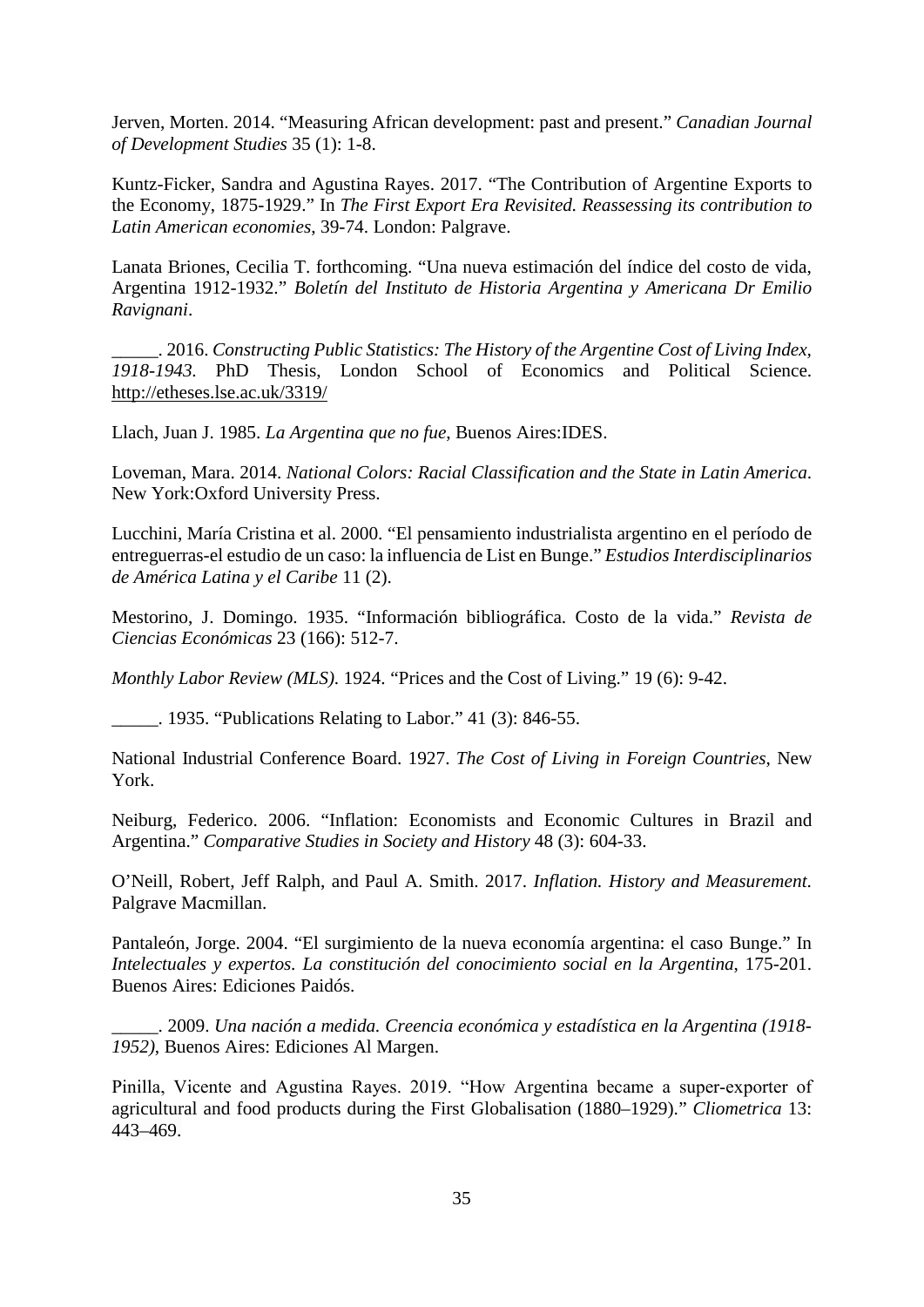Porter, Theodore M. 1995. *Trust in Numbers: The Pursuit of Objectivity in Science and Public Life*. Princeton: Princeton University Press.

Prebisch, Raúl. 1921. 1991. "Planes para estabilizar el poder adquisitivo de la moneda." In *Raúl Prebisch: Obras 1919–1948*. Buenos Aires: Fundación Raúl Prebisch.

Prévost, Jean-Guy and Jean-Pierre Beaud. 2012. *Statistics, Public Debate and the State, 1800- 1945: A Social, Political and Intellectual History of Numbers*. London: Routledge.

Pribram, Karl. 1926. "The Scope of Labour Statistics." *ILR* 14 (4): 476-88.

*Revista de Economía Argentina (REA)*. 1919a. "Discurso del Dr Eleodoro Lobos al inaugurar los cursos de 1919." 1 (10): 269-70.

\_\_\_\_\_ . 1919b. "Conferencia Económica Nacional." 2 (17-18), 485.

\_\_\_\_\_ . 1920a. "El coeficiente de corrección de la moneda." 2 (20): 83-5.

\_\_\_\_\_ . 1920b. "El coeficiente de corrección de la moneda." 2 (21): 167-72.

\_\_\_\_\_ . 1920c. "El coeficiente de corrección de la moneda (1)." 2 (22): 247-9.

\_\_\_\_\_ . 1923. "Ideas y planes de la importante dependencia que vuelve a dirigir Alejandro E. Bunge." 5 (57): 247-51.

\_\_\_\_\_ . 1925. "Texto de la renuncia de Alejandro E. Bunge." 8 (84): 463.

Searle, Rebecca. 2015. "Is There Anything Real about Real Wages? A History of the Official British Cost of Living Index, 1914-62." *Economic History Review* 68 (1): 145-66.

Sember, Florencia. 2013. "The Reception of Irving Fisher in Argentina: Alejandro Bunge and Raúl Prebisch." *The European Journal of History of Economic Thought* 20 (2): 372-98.

Stapleford, Thomas A. 2009. *The Cost of Living in America: A Political History of Economic Statistics*, *1880-2000*. New York: Cambridge University Press.

Touchelay, Beatrice. 2015. "La fabuleuse histoire de l'indice des prix de détail en France." *Entreprises et Histoire* 2(79): 135-146.

\_\_\_\_\_. 2014. "Les ordres de la mesure des prix. Luttes politiques, bureaucratiques et sociales autour de l'indice des prix à la consommation (1911-2012)." *Politix* 1(105): 117-138.

Tooze, Adam. 2001. *Statistics and the German State, 1900-1945: The Making of Modern Economic Knowledge*. Cambridge:Cambridge University Press.

Valle, Juan Carlos and Ludovico A. Ferrari. 1920. "Costo de la vida en la Argentina de 1910 a 1919." *Revista de Economía Argentina* 4(22): 256-61.

Villanueva, Javier. 1972. "El origen de la industrialización argentina." *Desarrollo Económico* 47: 451-78.